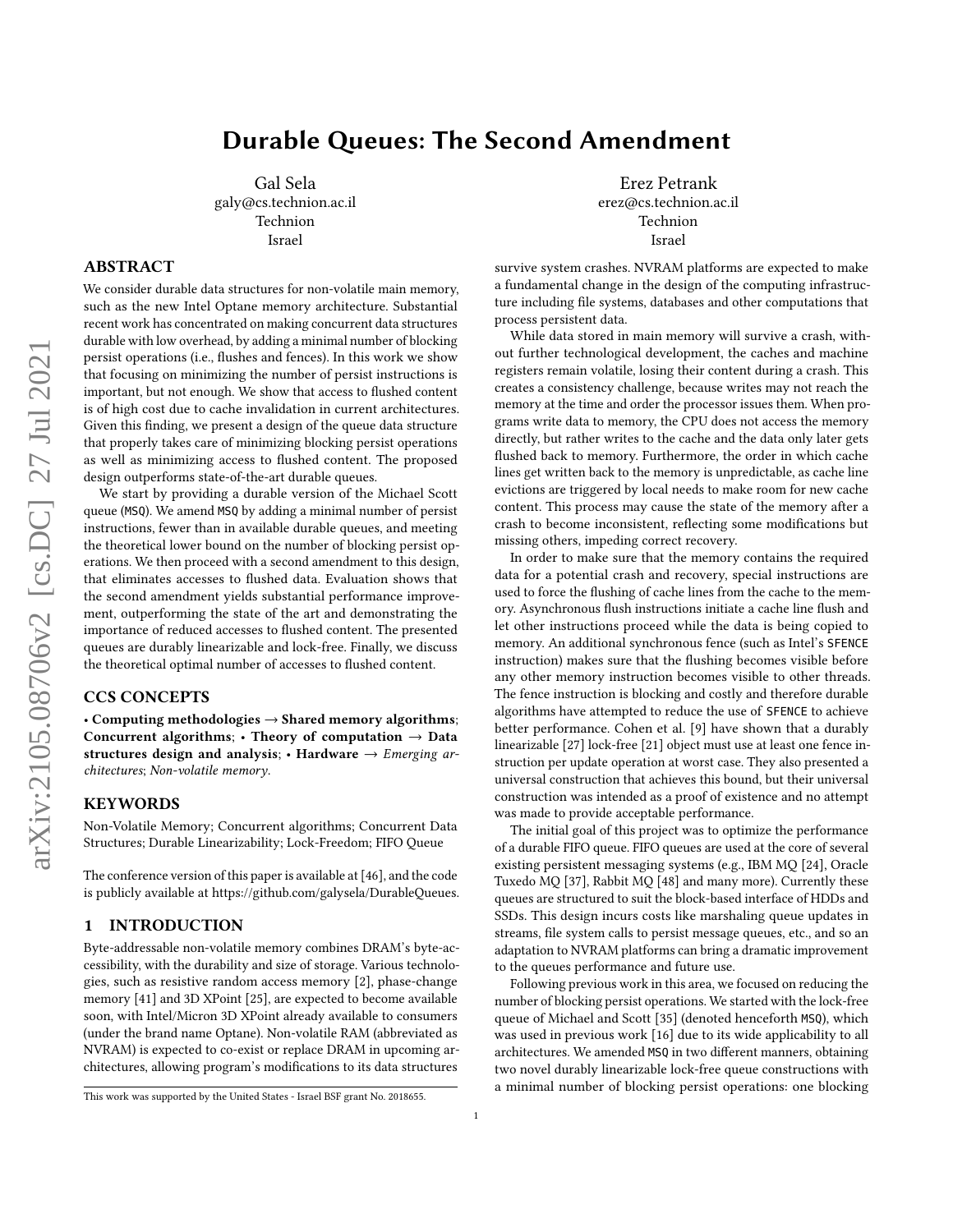persist operation for any data structure modification operation. This meets the lower bound of Cohen et al. [\[9\]](#page-12-3). These two optimal durable queue algorithms are the first contribution of this paper.

One of these two algorithms, called UnlinkedQ, is designed in the spirit of [\[57\]](#page-12-11) to avoid persisting the underlying node links. In this algorithm, we allocate the nodes on designated areas, in which the recovery procedure can look for valid nodes of the queue. This requires a new persistent ordering mechanism that allows the recovery to determine the order of nodes in the queue without incurring a large overhead on the normal execution of the queue. The second algorithm, denoted LinkedQ, does persist the underlying node links. It reduces the number of fences by using a validity scheme to inform the recovery algorithm which nodes are adequate for recovery. It also adds a backward link to the queue nodes, for enabling to efficiently assist persisting concurrent operations.

We implemented these two algorithms on a platform with an Intel Cascade Lake processor and an Intel Optane NVRAM. Surprisingly, the new algorithms did not show a clear improvement over the state-of-the-art durable queue of Friedman et al. [\[16\]](#page-12-10) although Friedman's queue executes more blocking persist operations during the execution. Further investigations raised an interesting problem. Our queues frequently access flushed cache lines, and these accesses significantly deteriorated performance. It turned out that Intel flush instructions, which flush a cache line to the NVRAM, cause the flushed cache line to be invalidated in the cache, so that subsequent accesses yield cache misses and re-read the data from memory. (We tried various instructions including the most advanced CLWB instruction, but they all had the same performance degradation effect). The resulting additional loads from memory are significantly more costly on NVRAM than on DRAM, due to the high NVRAM read latency. While the recently-launched Intel Ice Lake processors with Optane persistent memory 200 series may provide flush instructions that do not invalidate the flushed cache lines, existing NVRAM architectures with Cascade Lake processors do not seem to support such instructions. Our impression is corroborated in the findings of [\[5,](#page-12-12) [15,](#page-12-13) [17,](#page-12-14) [20,](#page-12-15) [28,](#page-12-16) [50,](#page-12-17) [52\]](#page-12-18). Existing (costly) architectures will probably remain in use for years to come and one needs to use algorithmic modifications to obtain improved performance on such machines.

We amended the two algorithms further, obtaining algorithms that avoid accessing flushed locations. While changing the algorithms, we made sure that their original advantage of a single fence per update operation is maintained. An evaluation of this second amendment demonstrates a significant performance improvement, which confirms the high cost of accessing flushed content on these platforms.

The second contribution of this paper is a guideline for designing durable data structures and algorithms for NVRAM. In addition to the well-known guideline to minimize blocking persist operations, we recommend designing algorithms with reduced access to recently flushed cache lines<sup>[1](#page-1-0)</sup>. This guideline is relevant for platforms that invalidate cache lines when flushing their content to the memory, and the purpose is to avoid the cost of fetching data

from the memory after it is evicted from the cache. This guideline is especially important in light of the high read latency of available NVRAM (see measurements in [\[50,](#page-12-17) [55\]](#page-12-19)).

Our third contribution is the design of durable lock-free queues with significantly improved performance for the new Intel Optane architecture. We present OptUnlinkedQ and OptLinkedQ, obtained by amending UnlinkedQ and LinkedQ respectively according to the new guideline. OptUnlinkedQ and OptLinkedQ are the best performing lock-free durable queues available today. We compare the performance of OptUnlinkedQ and OptLinkedQ against state-ofthe-art durable queues and against UnlinkedQ and LinkedQ themselves, which use minimal blocking persist operations but do not consider the new guideline and do not reduce access to flushed cache lines. While OptUnlinkedQ and OptLinkedQ outperform all other queues on nearly all thread counts and workloads, we believe UnlinkedQ and LinkedQ are still interesting to present. This is because for potential more advanced platforms that might provide flushing without cache invalidation, UnlinkedQ and LinkedQ may turn out best.

From a theoretical standpoint, it is interesting to note that Opt-UnlinkedQ and OptLinkedQ yield the best possible design characteristics for durability. Following our guideline above, they make zero accesses to content that was previously (explicitly) flushed, while they also meet the lower bound shown by Cohen et al. [\[9\]](#page-12-3), executing only a single blocking persist operation per data structure update operation. Interestingly, while these theoretical characteristics are the best possible, they are also obtainable for any object. This follows from the universal construction of [\[9\]](#page-12-3). While Cohen's universal construction of lock-free durably linearizable data structures is not practical, it has the above-mentioned characteristics (a single blocking persist instruction per update operation and no access to flushed content) and it is applicable to any object.

The rest of the paper is organized as follows. In Section [2](#page-1-1) we elaborate on the model and the general upper bound on the design parameters. In Section [3](#page-3-0) we recall the definitions of durable linearizability and lock-freedom as well as MSQ, the basic queue algorithm that we extend in our constructions. We discuss related work in Section [4.](#page-3-1) In Section [5](#page-3-2) we provide an overview of the main ideas in the first amendment to MSQ: minimizing blocking persist operations, which produces UnlinkedQ and LinkedQ. In Section [6](#page-6-0) we describe the second amendment to the two algorithms, adhering to the guideline of reducing access to flushed data, which results in the optimal queues OptUnlinkedQ and OptLinkedQ. The details of the UnlinkedQ algorithm are provided in Section [5,](#page-3-2) while further details of the rest of our queues are deferred to Appendices [A–](#page-13-0)[C.](#page-15-0) We argue about the durable linearizability and lock-freedom of our queues in Sections [7](#page-8-0) and [8.](#page-10-0) The memory management scheme applied in our queues is described in Section [9,](#page-10-1) and the performance of all queue algorithms is evaluated in Section [10.](#page-10-2) We conclude in Section [11.](#page-11-1)

# <span id="page-1-1"></span>**MODEL**

In the persistent memory model, there are two levels of memory – volatile (registers, caches) and persistent (NVRAM). Values in the cache may be written back to the persistent memory implicitly by a cache eviction, or explicitly by flush instructions. We adopt the

<span id="page-1-0"></span> $^{\rm 1}$  We consider only explicitly flushed cache lines. There are additional implicit flushes, e.g., when the system evacuates cache lines to make space for new lines that need to be loaded to the cache. Such implicit flushes are hard to predict and this guideline does not attempt to consider them.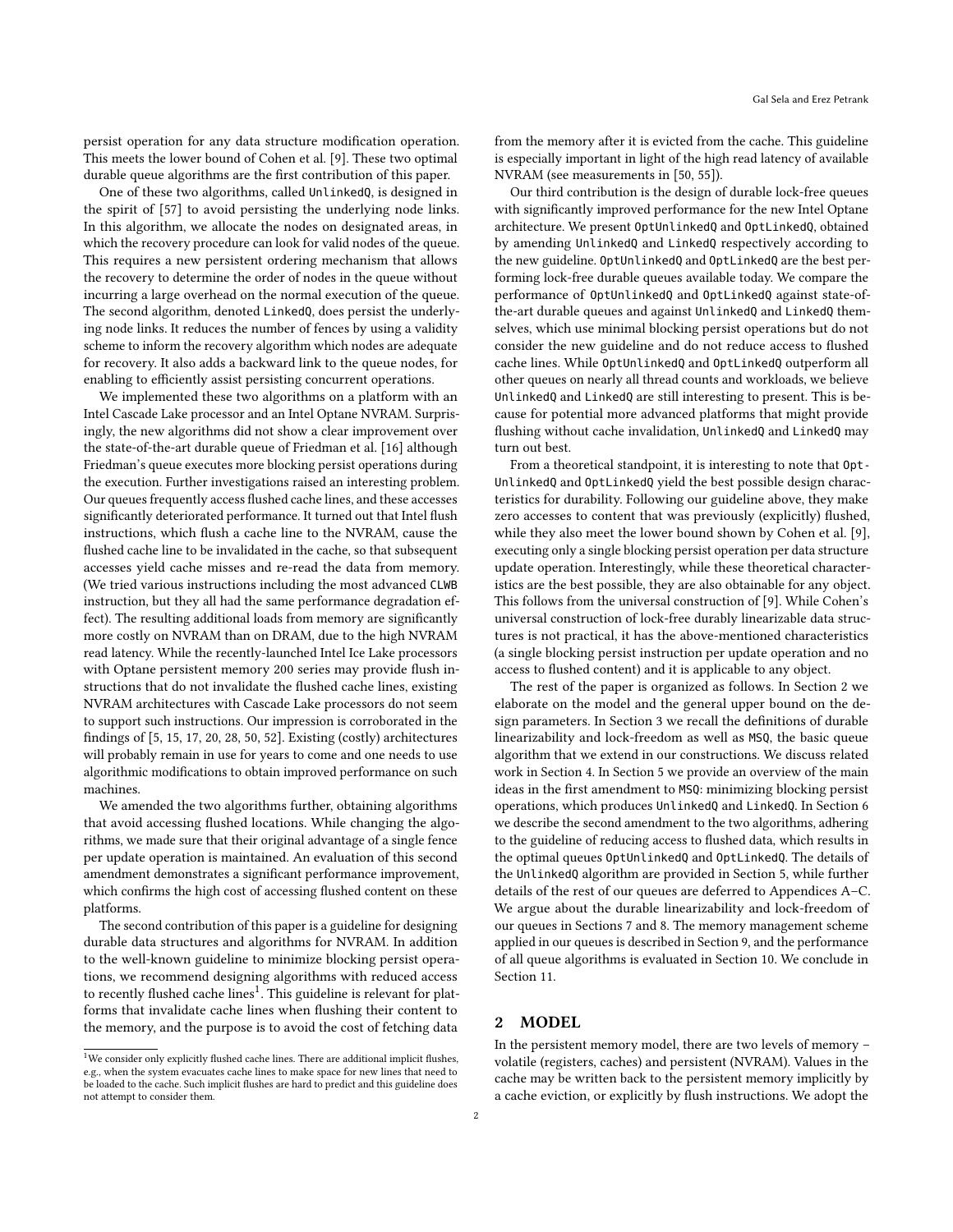failure model of Izraelevitz et al. [\[27\]](#page-12-4) for crashes, which considers full-system crashes in which all processes fail together. The state of the volatile memory is lost in a crash, but the state of the persistent memory remains unaffected. After a crash, new threads are created and proceed with the computation. Each data structure may provide a recovery procedure to be invoked after the crash for restoring a consistent state of the object from its preserved state in the NVRAM. Our data structures apply a complete recovery before continuing with any new operation.

To maintain correctness in the presence of crashes, one has to ensure that necessary writes propagate from the cache to the persistent memory. To ensure a written value becomes persistent (after being written to the cache), one may issue a flush instruction and block until it completes. A flush instruction receives a memory address and flushes the content of the cache line containing this address to the persistent memory. Some flush instructions are asynchronous, enabling issuing multiple flushes concurrently as an optimization. Subsequently, a store fence instruction, denoted SFENCE (like the instruction name on Intel), may be placed to ensure completion of all previous asynchronous flushes. Throughout the paper, when mentioning a persisting of a location, we refer to an asynchronous flush of its address accompanied by an SFENCE to ensure that the data in this location has been written to the NVRAM.

Intel flush instructions (such as the synchronous CLFLUSH and the asynchronous CLFLUSHOPT and CLWB) take a memory location and write back the cache line containing it to the memory, if this line consists of modified data. According to the Intel architectures software developer's manual [\[26\]](#page-12-20), CLFLUSH and CLFLUSHOPT do not only write the cache line to the memory, but rather also invalidate it. Regarding CLWB, the Intel manual states that it  $may$  retain the line in the cache. However, on the Second Generation Intel Xeon Scalable Cascade Lake processor we use, CLWB seems to invalidate the cache line like CLFLUSHOPT does: replacing CLWB with CLFLUSHOPT in all the data structures we measured yielded similar performance. This is also noted by others [e.g. [5,](#page-12-12) [15,](#page-12-13) [17,](#page-12-14) [20,](#page-12-15) [28,](#page-12-16) [50,](#page-12-17) [52\]](#page-12-18). The recentlylaunched Third Generation Intel Xeon Scalable Ice Lake processors with Optane persistent memory 200 series may implement CLWB retaining lines in the cache, but NVRAM platforms currently in the market do not seem to support flushes without cache invalidation. Existing architectures will probably remain in use for years to come. Therefore, designers of efficient durable algorithms should take into consideration the cost of accessing a memory location after it was flushed and evicted from the cache.

To eliminate some of the costly persisting occurrences, we rely on the following assumption, which is based on the cache line granularity of write backs to memory. The assumption is mentioned in the SNIA NVM programming model [\[47,](#page-12-21) Section 10.1.1], adopted by Intel for working with persistent memory (as stated in Intel's formal persistent memory programming book [\[44\]](#page-12-22)), and is confirmed by Intel Senior Principal Engineer Andy Rudoff in online informal discussions [e.g. [4,](#page-11-2) [42,](#page-12-23) [43\]](#page-12-24). This assumption was also previously made in [\[6,](#page-12-25) Footnote 16] and [\[8,](#page-12-26) Assumption 2].

<span id="page-2-1"></span>Assumption 1. A cache line is evicted atomically to memory, thus, the order of multiple writes to the same cache line is preserved in memory. In other words, the content of a cache line in the memory reflects a prefix of the stores to that cache line.

As the order of writes to the same cache line is preserved in NVRAM[2](#page-2-0) , placing a flush plus SFENCE between them to ensure their persistence order (which is required for writes to different cache lines) is redundant.

In addition to a flush, another useful instruction for our algorithms is an instruction that writes back data directly to the memory without touching or polluting the cache (like movnti). Such asynchronous instructions require an accompanying SFENCE to ensure their completion.

### 2.1 Upper Bound on Accesses after a Flush

Due to cache invalidation after a flush, we recommend designing algorithms that minimize accesses to flushed content. This comes in addition to designing algorithms that minimize blocking flushes. In fact, we claim that it is possible to implement any object with a deterministic sequential specification in a durably linearizable lock-free way using the minimum possible number of fences (one per update operation and zero per read-only operation, as proved by [\[9\]](#page-12-3)) while at the same time performing zero accesses to (explicitly) flushed cache lines.

To prove our claim, we leverage the universal construction of [\[9\]](#page-12-3), called ONLL. ONLL consists of two main components. The first is a shared execution trace, containing a mark indicating the trace's prefix guaranteed to be persistent. This prefix represents the current state of the object. The execution trace is not used during recovery, thus also not persisted to memory. The second component is local per-thread persistent logs (adopted from [\[8\]](#page-12-26)), that will be read during recovery. An update operation first appends a record representing it to the execution trace, then appends a copy of the trace's suffix that is not yet guaranteed to be persistent to its local log and persists it, and finally marks the trace's prefix up to the current operation as persistent. A read-only operation calculates its response based on the current state of the object, represented by the trace's marked prefix.

[\[9\]](#page-12-3) proves that ONLL obtains the minimum possible number of fences. We suggest the following slight modification to ONLL: align log entries to cache lines, so that no two entries will share a cache line. By applying this modification, ONLL still obtains minimum fences, while also performing no access to flushed memory. This is because only data in the local per-thread persistent logs is explicitly flushed, and these logs' cache lines are not accessed after their flush: they are read only during recovery, and not written by following log appends – which write to following cache lines thanks to our modification.

<span id="page-2-0"></span> $2$ Writes to the cache are not guaranteed to occur in program order, due to compiler optimizations, but program order can be enforced by placing inexpensive release fences (that prevent compiler optimizations, thus, ordering writes to cache). We placed release fences in our implementation where required, and we do not further mention them here.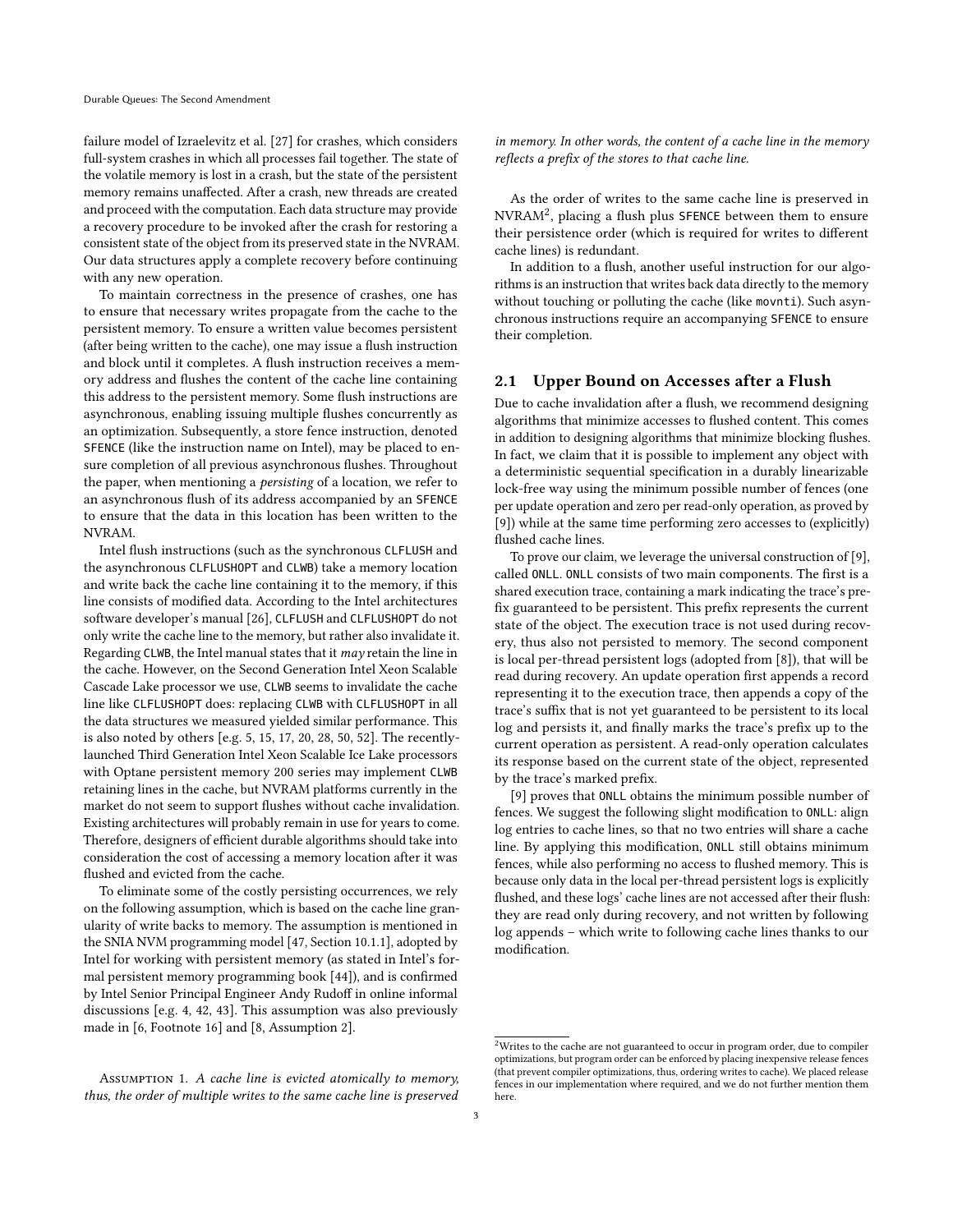# <span id="page-3-0"></span>3 PRELIMINARIES FOR THE DURABLE **QUEUES**

# 3.1 MS-Queue

Our persistent queue algorithms extend the widely used MSQ (the Michael and Scott queue [\[35\]](#page-12-9)), a well-performing concurrent queue adequate for general hardware, included as part of the Java™ Concurrency Package [\[32\]](#page-12-27). This is a (non-persistent) lock-free FIFO queue, which supports enqueue and dequeue operations. It implements the queue as a singly-linked list with head and tail pointers. Nodes in the list have two fields: a value and a next pointer. The head points to the first node of the list, which functions as a dummy node. Subsequent nodes, after the dummy and until the node whose next pointer's value is NULL, contain the queue's items. The queue is initialized to an empty queue as a list that contains a single (dummy) node, to which both the head and tail point.

A dequeue operation checks if next of the obtained head is NULL (meaning the queue is empty). If so, this is a failing dequeue that returns without extracting an item from the queue. Otherwise, an attempt is made to update the head to point to its successive node in the list, using a CAS, and on failure the dequeue operation starts over. A dequeue that succeeds to perform a CAS that advances the queue's head is denoted a successful dequeue.

Enqueuing requires two CAS operations. Initially, a node with the item to enqueue is created. Then, an attempt to set tail->next to the address of the new node is made using a first CAS. The CAS fails if the value of  $tail$ -next is not NULL in that moment. In such a case, an attempt to advance *tail* to the current value of *tail->next* is made using a CAS, to help an obstructing enqueue operation complete. Then, a new attempt to perform the first CAS starts. After the first CAS succeeds, a second CAS is applied to update tail to point to the new node.

### 3.2 Linearizability and Durable Linearizability

Defining correctness for durable executions in the presence of both concurrency and NVRAM is not a trivial task. In this work, following recent work in this domain, we adopt durable linearizability [\[27\]](#page-12-4) described below as a correctness criterion. Nevertheless, it is easy to verify that our proposed queues satisfy also other correctness criteria, like strict linearizability [\[1\]](#page-11-3), persistent atomicity [\[18\]](#page-12-28) and recoverable linearizability [\[3\]](#page-11-4).

We recall some basic terminology. An operation consists of two events – invocation and response. An execution of a concurrent system in the full-system-crash model may be modeled by a finite sequence of events of three types: invocation events and response events, each tied to specific process and object, and system crash events (which are not tied to a specific process or object). Such sequence is denoted a history. An operation in a given history is pending if the history contains only its invocation event and not its response event. We refer to an operation for which the history contains also the response as completed. Each object has a sequential specification, which describes its behavior in sequential executions, where operations do not overlap.

A history without crash events is considered linearizable [\[22,](#page-12-29) [45\]](#page-12-30) if each completed operation appears to take effect at once, between its invocation and its response events, in a way that satisfies the

sequential specification of the objects. Each pending operation is required to either take effect at once after its invocation in a way that satisfies the sequential specification of the objects, or not take effect at all. A history in the full-system-crash model (i.e., a history that might contain crashes in which all processes fail together and there is no subsequent thread reuse) is considered durably linearizable [\[27\]](#page-12-4) if the history with the crashes omitted is linearizable.

### 3.3 Lock-Freedom

A concurrent object implementation is lock-free [\[21\]](#page-12-5) if each time a thread executes an operation on the object, some thread (not necessarily the same one) completes an operation on the object within a finite number of steps. We extend the definition to executions with crashes, and define a concurrent object implementation to be lock-free in the presence of crashes if each time a thread executes an operation on the object, and there are no interrupting crash events since the operation's invocation, some thread (not necessarily the same one) completes an operation on the object within a finite number of steps. This definition is equivalent to the one brought in [\[57\]](#page-12-11), which considers crashes as progress, as if a crash is one of the operations on the data structure. Lock-freedom guarantees system-wide progress. Our implementations are lock-free.

# <span id="page-3-1"></span>4 RELATED WORK

There has been a large body of work by multiple communities that provides algorithms for NVRAM. Several libraries for persistent transactional access to objects in NVRAM have been proposed [\[7,](#page-12-31) [10,](#page-12-32) [30,](#page-12-33) [33,](#page-12-34) [40,](#page-12-35) [49,](#page-12-36) [51,](#page-12-37) [53,](#page-12-38) [56\]](#page-12-39), but persistent transactions require heavyduty logging mechanisms, and thus do not yield highly efficient solutions, and are not competitive with ad-hoc constructions such as ours. [\[34\]](#page-12-40) presents an NVRAM library taking another loggingbased approach. Izraelevitz et al. [\[27\]](#page-12-4) suggested to automatically make concurrent objects durably linearizable by adding a flush and a fence after each access to global memory (a read or a write). This transformation yields a durable variant of any existing lockfree data structure, but the resulting implementations are typically inefficient. The first ad-hoc efficient lock-free durable data structure was the queue presented by Friedman et al. [\[16\]](#page-12-10), with a substantial reduction of the number of fences executed with each operation over the general construction of Izraelevitz. Subsequently, David et al. [\[12\]](#page-12-41) presented lock-free durable set implementations (including a linked list, a skip list and a hash map). Zuriel et al. [\[57\]](#page-12-11) improved over that construction and presented a set with a single SFENCE per update operation, thus meeting the lower bound of Cohen et al. [\[9\]](#page-12-3) and also obtaining much better performance. Raad et al. [\[39\]](#page-12-42) implemented a persistent FIFO queue to demonstrate the application of their suggested hardware model, but did not aim for optimized performance (e.g., they do not track the tail pointer, thus significantly slowing down enqueues).

# <span id="page-3-2"></span>5 FIRST AMENDMENT: QUEUES WITH MINIMUM FENCES

The current literature offers a fast queue with several fences [\[16\]](#page-12-10) on the one hand, and a universal construction for all data structures with a single fence (per update operation) which is extremely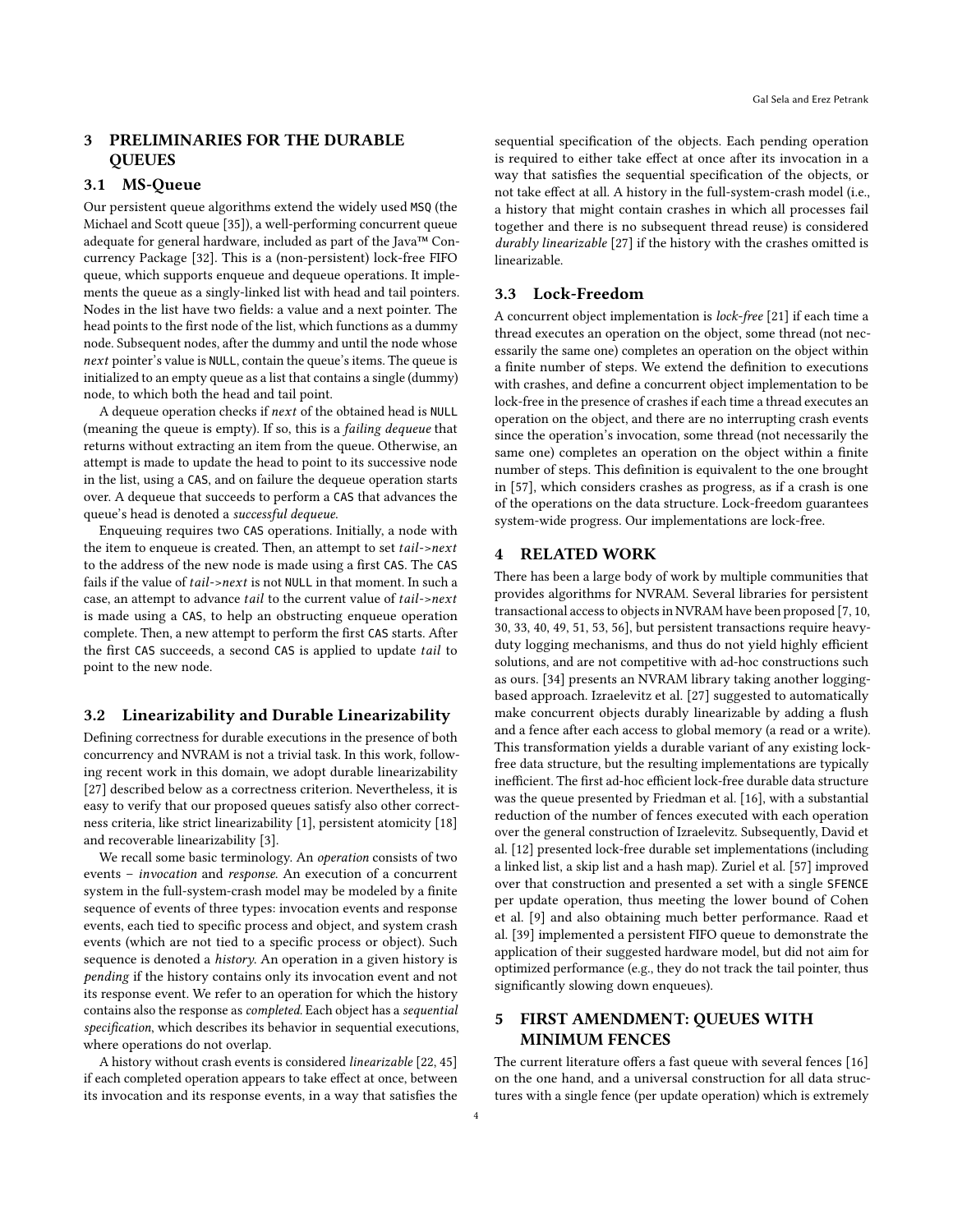inefficient [\[9\]](#page-12-3) on the other hand. A question that naturally arises is whether it is possible to reduce the number of fences to the minimum possible number, and at the same time be able to use this reduced blocking to obtain a better performing queue. In this section we provide two durably linearizable lock-free queues, UnlinkedQ and LinkedQ, that meet the theoretical lower bound on the number of fences (a single SFENCE per operation).

#### 5.1 **UnlinkedQ**

As its name implies, UnlinkedQ does not rely on links between nodes for restoring the queue after a crash and therefore does not persist them, similarly to the basic idea in [\[57\]](#page-12-11). It keeps all information required for recovery in the nodes themselves, which are located in designated areas. Upon a crash, the recovery procedure checks these nodes to decide which ones are valid and belong to the resurrected queue. The links are still used to expedite operations on the queue when no crash occurs, but they are not required to reconstruct the queue after a crash. Care is taken to persist the queue order in the nodes to allow proper recovery.

UnlinkedQ places index and linked fields in each node to enable the recovery to identify which nodes in the designated areas should be restored and in what order. The index field states the node's index in the queue (according to enqueue order). Overflow can be handled, but for now we allocate 64 bits for the index field and assume that it does not overflow (while humans are still around). The *linked* field marks nodes that have been added to the queue. After an enqueuer succeeds to link a node to the queue, it sets its linked flag, and then persists the node content. The recovery procedure resurrects nodes that are marked linked and have an index larger than the head, and arranges them in the order induced by their indices. After advancing the head, a dequeuer persists the new head's index, to indicate to the recovery that all nodes up to this one are dequeued. This scheme forms a consecutive prefix of dequeued nodes – all those that the head has persistently passed, thus satisfying the FIFO order requirement.

The simple scheme described so far involves several races which should be resolved. One race stems from the fact that the order in which enqueue operations complete does not necessarily match the linking order of their nodes. For example, it is possible that the enqueue of the fourth node in the queue has completed before the enqueue of the third node in the queue completed. Hence, it might be that the fourth node is marked linked while the third node is not. One consequence of this race is that the indices of valid linked nodes that the recovery identifies do not always form a sequence of consecutive integers. Even worse, a dequeue operation might point the head at a node inserted by a concurrent enqueue, whose content is not yet flushed and therefore contains a stale index that may confuse the recovery.

Next, we elaborate on the implementation of UnlinkedQ, including describing how it resolves the above-mentioned issues. The UnlinkedQ algorithm is presented in Figure [1.](#page-4-0) A description of its operations follows.

5.1.1 The Enqueue Operation. The enqueue operation first allocates a node and initializes its data (Lines [21–](#page-4-1)[23\)](#page-4-2). It then unsets linked (Line [24\)](#page-4-3), sets the index of the new node to be the index of the last node plus one (Line [28\)](#page-4-4), and attempts to link the node

<span id="page-4-13"></span><span id="page-4-12"></span><span id="page-4-11"></span><span id="page-4-0"></span>

|                | ı class Node                                                               |  |  |  |
|----------------|----------------------------------------------------------------------------|--|--|--|
| $\overline{2}$ | Item* item                                                                 |  |  |  |
| 3              | atomic <node*> next</node*>                                                |  |  |  |
| $\overline{4}$ | <b>bool</b> linked                                                         |  |  |  |
| 5              | int index                                                                  |  |  |  |
|                |                                                                            |  |  |  |
| 6              | Item* Dequeue()                                                            |  |  |  |
| 7              | while (true)                                                               |  |  |  |
| 8              | $head = Head$                                                              |  |  |  |
| 9              | $headNext = head.ptr \rightarrow next$                                     |  |  |  |
| 10             | $if$ (headNext == NULL)                                                    |  |  |  |
| 11             | FLUSH(&Head.index); SFENCE                                                 |  |  |  |
| 12             | return NULL                                                                |  |  |  |
| 13             | <b>if</b> $(CAS(\&Head, head, \langle headNext, headNext->index \rangle))$ |  |  |  |
| 14             | $dequeuedItem = headNext - $ item                                          |  |  |  |
| 15             | FLUSH(&Head.index); SFENCE                                                 |  |  |  |
| 16             | <b>if</b> (nodeToRetire[tid]) // It equals NULL in the                     |  |  |  |
|                | first successful dequeue                                                   |  |  |  |
| 17             | retire(nodeToRetire[tid])                                                  |  |  |  |
| 18             | $nodeToRetire[tid] = head.ptr$                                             |  |  |  |
| 19             | return dequeuedItem                                                        |  |  |  |
|                |                                                                            |  |  |  |
| 20             | Enqueue(item)                                                              |  |  |  |
| 21             | $newNode = allocNode()$                                                    |  |  |  |
| 22             | newNode->item = item                                                       |  |  |  |
| 23             | $newNode \rightarrow next = NULL$                                          |  |  |  |
| 24             | newNode->linked = false                                                    |  |  |  |
| 25             | while (true)                                                               |  |  |  |
| 26             | tail = Tail                                                                |  |  |  |
| 27             | $if$ (tail->next == NULL)                                                  |  |  |  |
| 28             | $newNode\rightarrow index = tail\rightarrow index + 1$                     |  |  |  |
| 29             | <b>if</b> (CAS(&tail->next, NULL, newNode))                                |  |  |  |
| 30             | newNode->linked = true                                                     |  |  |  |
|                | $E[ I CH/nouModo]$ , CEENCE                                                |  |  |  |

<span id="page-4-10"></span><span id="page-4-9"></span><span id="page-4-8"></span><span id="page-4-6"></span><span id="page-4-5"></span><span id="page-4-4"></span><span id="page-4-3"></span><span id="page-4-2"></span><span id="page-4-1"></span> FLUSH(newNode); SFENCE CAS(&Tail, tail, newNode) 33 **break** CAS(&Tail, tail, tail->next)

to the queue (Line [29\)](#page-4-5). The reason linked is unset before index is updated, is that when the node is allocated, its linked flag might be set; thus, assigning the new node a relevant index in this state might erroneously cause the recovery to restore the node even though it is not yet linked to the queue.

After succeeding to link the node, the enqueuer sets its linked flag (Line [30\)](#page-4-6), to signal to the recovery (that would run if a crash occurs) that the node should be restored. The described order of writes to the node fields guarantees, based on Assumption  $1<sup>3</sup>$  $1<sup>3</sup>$  $1<sup>3</sup>$ , that a node will be restored by the recovery only if it is successfully linked. Finally, the enqueuer persists the node and advances the queue's tail to point to the new node (Lines [31–](#page-4-8)[32\)](#page-4-9). If a concurrent enqueue operation interferes, the enqueuer attempts to assist the other enqueue to advance the tail to point to its node (Line [34\)](#page-4-10), before starting a new attempt to enqueue its own item.

<span id="page-4-7"></span> $3$ Applying Assumption [1](#page-2-1) requires that the whole node resides on a single cache line, which is typically the case, and it also holds for the queues implemented in this paper. The method of [\[8\]](#page-12-26) can be used to generalize the algorithms to nodes that span multiple cache lines without adding fence operations.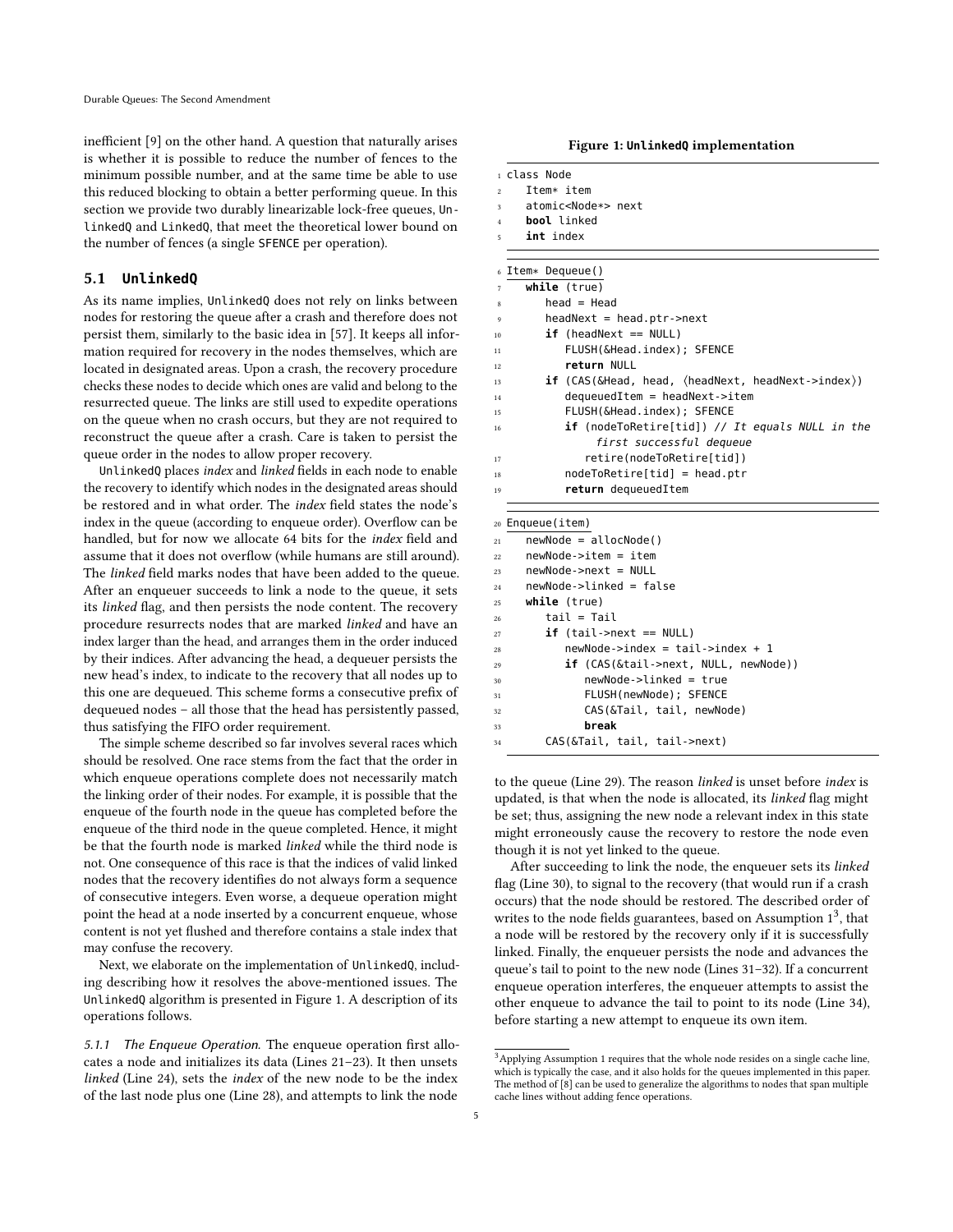We note that the recovery procedure might restore a suffix of enqueues with nonconsecutive indices. This happens only if several enqueues are running when a crash occurs: an enqueue that linked e.g. the fourth node in the queue might have set its linked flag and persisted it before the crash, while an enqueue that linked the third node in the queue has not. Discarding pending enqueue operations which have not set and persisted the linked flag is correct due to the following observation:

OBSERVATION 1. Durable linearizability allows pending operations to not be linearized. Therefore, the recovery may discard pending enqueue operations, which might result in a suffix of enqueued nodes with nonconsecutive indices.

5.1.2 The Dequeue Operation. If a dequeue operation encounters an empty queue, it returns NULL. Otherwise, it attempts to advance the head by one node, and on success – it returns the oldest item to the caller. On failure it retries the whole scheme.

To signal to the recovery procedure that it should ignore the dequeued node, a successful dequeue operation ensures that the head's index is persistently increased to a value bigger than or equal to its dequeued node's index. Persisting the new head's index is intended to indicate to the recovery not only that this node is dequeued, but also that all nodes up to this one are dequeued, and a failing dequeue also needs to persist the head's index before returning in order to persist the previous dequeues that emptied the queue. This is obligatory due to the following observation:

### OBSERVATION 2. The recovery must restore a consecutive prefix of dequeued nodes, to satisfy the FIFO order requirement.

The recovery achieves this by interpreting nodes with index smaller than or equal to the head's index as dequeued.

A successful dequeue is responsible to reclaiming the node that was the head during the previous dequeue that this thread executed. This node to be retired is kept in a nodeToRetire array, consisting of a cell per thread. Its cells do not share cache lines to avoid false sharing. Each thread may access its cell using its thread ID as an index.

Next, we explain how dequeuers ensure that the correct head's index is restored by the recovery. If we let a dequeuer persist the head's address, and let the recovery determine the head's index to be the index in the node pointed to by this head (as appears in NVRAM in the crash moment), then the recovery might erroneously restore a stale (smaller) head's index value, and discard completed dequeues. This could happen if the enqueuer of the node pointed to by the head has linked the node but was interrupted by the crash before persisting the node's data. Therefore, UnlinkedQ takes a different approach to determine the head's index in recovery.

UnlinkedQ makes the head hold not only a pointer to the dummy node, but also its index. They are held side-by-side and updated together atomically using a double-width CAS. A dequeuer starts by performing a double-width CAS (Line [13\)](#page-4-11) that advances the head's pointer and increments the head's index. Next, the dequeuer persists the index placed in the head (Line [15\)](#page-4-12). A failing dequeue assists persisting the head's index too (Line [11\)](#page-4-13).<sup>[4](#page-5-0)</sup> The recovery procedure restores the head's index from the value kept in the queue's head, rather than from the possibly stale value in the node pointed to by the head. This prevents discarding a completed dequeue: persisting the head's index after incrementing it to the index of the dequeued node, makes the recovery procedure ignore the dequeued node.

The use of a double CAS can be eliminated (if the platform does not support it) by taking an alternative approach: Each thread could maintain a local index. After each time it advances the queue's head, it would update the local index with the value of the new head's index and persist it. The recovery would then restore the head's index as the maximum across these local indices. The alternative handling of the head's persistence described here, is actually required and applied in the second amendment of MSQ (see Section [6\)](#page-6-0).

5.1.3 Recovery. The recovery procedure of UnlinkedQ resurrects nodes in the designated areas that are marked linked and have an index bigger than the head's index. It then sets their links to form a linked list that holds the queue nodes in the order induced by their indices. This is implemented as follows.

The head's index is not modified. A dummy node is allocated and assigned an index that matches the head's index. The head's pointer is set to point at this dummy node. Next, the recovery scans the designated areas and makes a list of recovered nodes, which are those with a set linked flag and an index larger than the head's index. All other nodes are reclaimed. The recovered nodes are then sorted and their next pointers are set accordingly to create the queue. Finally, the queue's tail is set to point to the last node in the queue.

We note that free nodes (owned by the memory manager) in the designated areas are appropriately ignored by the recovery: When the memory manager allocates a new designated area for nodes from the operating system, it zeros its content, to make all nodes consist of a zeroed index, and then persists it in NVRAM (by placing asynchronous flushes of the whole area accompanied by a single SFENCE). If the number of required nodes is unknown in advance, each time a designated area is depleted, the memory manager may allocate a new area from the operating system and initialize it in a similar manner using a single SFENCE. The zeroed indices guarantee that the unused nodes owned by the memory manager are ignored by the recovery. In addition to these not-yet-allocated nodes, nodes reclaimed by dequeuers are also ignored by the recovery thanks to their index value, as dequeue operations return nodes to the memory manager only after the head's index persistently equals to the index of a subsequent node. Finally, nodes reclaimed by a previous recovery process are ignored thanks to either their index or their unset linked.

# <span id="page-5-1"></span>5.2 **LinkedQ**

LinkedQ also performs a single fence in each operation, but using a completely different approach. Here, we provide an overview of LinkedQ, and the full details appear in Appendix [A.](#page-13-0)

The first idea LinkedQ employs is to make the recovery procedure able to deal with nodes whose data has not been persisted. This allows linking nodes to the queue without blocking to persist their data beforehand, thus avoiding one of the fences of the queue in [\[16\]](#page-12-10). To enable this, LinkedQ presents a mechanism that identifies nodes with stale data: a designated initialized flag in each node

<span id="page-5-0"></span><sup>4</sup>We particularly specify the head's index as the flushed value in order to stress that this is the data required in recovery, but its flush clearly writes the whole containing cache line to the memory.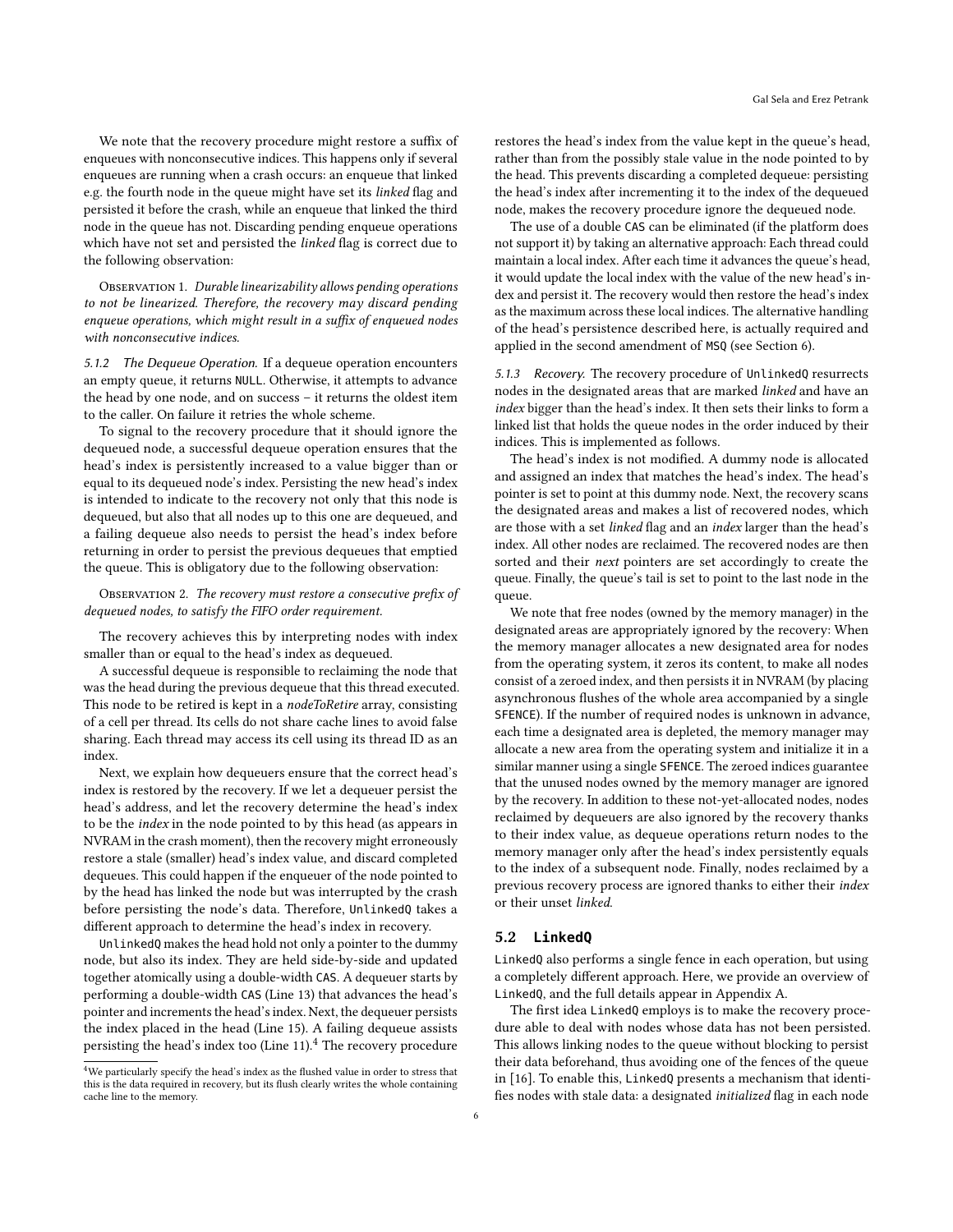signifies whether the content of the node is guaranteed to be valid. We maintain the invariant that if the node's data is not initialized in NVRAM, then its initialized flag is unset in NVRAM. To achieve this, LinkedQ's enqueue operation initializes the node in two steps: first, it initializes the node content, and then it sets the initialized flag. No SFENCE is issued during this execution, as Assumption [1](#page-2-1) guarantees that the order of writes to the same cache line is not reversed.

For this scheme to work, we need to make sure that when a node is allocated, its initialized flag is unset. This can be easily done with an extra fence at allocation time, but would yield two fences per enqueue operation. We manage to avoid this fence by postponing the return of dequeued nodes to the memory manager. Think first of a simplified version that lets each thread accumulate  $k$  nodes it removed from the queue. After each  $k^{th}$  successful dequeue, before returning the  $k$  nodes to the memory manager, the thread clears their initialized flags, issues an (asynchronous) flush for each of the flags, and then a single blocking fence before letting the memory manager reclaim these objects. Such a simplified algorithm would execute  $1 + 1/k$  fences per successful dequeue operation, not perfectly meeting the desired theoretical lower bound of a single fence. To reduce the number of fences to one, we take a more complex approach: After removing a node  $N$  from the queue, its dequeueing thread  $T$  clears  $N$ 's *initialized* flag and records  $N$ 's address for later. Instead of placing an additional fence every  $k$ dequeues,  $T$  will piggyback on the fence which its next successful dequeue anyhow performs:  $T$  will flush  $N$ 's *initialized* flag before this fence, and return  $N$  to the memory manager after this fence. Such piggybacking on a fence of a later operation by the same thread makes sure that initialized flags are properly reset in memory before their nodes are reused, without incurring additional fences.

The recovery procedure resurrects all nodes reachable from the head through a path of consecutive nodes with the initialized flag set. It remains to ensure that completed enqueue operations are visible to the recovery procedure, even though previous nodes<sup>[5](#page-6-1)</sup> in the queue may have been enqueued by operations that have not yet completed. Before an enqueue operation completes, LinkedQ makes sure that all data on nodes from the head to the enqueued node is written back to the NVRAM. This guarantees that the recovery will reach the new node in its traversal from the head. Naively, before an enqueue operation completes, the enqueuer could traverse all nodes from the head until the new node, flush their contents, and then issue a single fence. This persists all relevant nodes but at a very high cost. To make this process efficient, we add a backward edge to the underlying linked list, and walk backwards persisting only nodes that might have not yet been persisted. We attempt to minimize the length of walk as much as possible. The full details of LinkedQ appear in Appendix [A.](#page-13-0)

# <span id="page-6-0"></span>6 SECOND AMENDMENT: QUEUES WITH NO POST-FLUSH ACCESS

It turns out in the evaluation that reducing the number of fences is not enough to obtain high performance, and one should further improve the algorithms by reducing accesses to flushed data. In this section we describe further transformations of UnlinkedQ and LinkedQ into the new algorithms OptUnlinkedQ and OptLinkedQ respectively which do not access flushed locations, while still executing the minimal possible number of blocking fences per operation. Evaluation will show that the obtained algorithms yield excellent performance in current architectures. These algorithms are the fastest available persistent queues today, but we believe that UnlinkedQ and LinkedQ are of value on their own. This is because future architectures may provide flushes that do not invalidate cache lines. In such architectures UnlinkedQ and LinkedQ are expected to perform well thanks to using the minimal number of fence instructions. However, we cannot evaluate this performance prediction on the platform we currently possess.

### <span id="page-6-2"></span>6.1 **OptUnlinkedQ**

We provide an overview of OptUnlinkedQ here, and detail its pseudocode in Appendix [B.](#page-15-1) We start with looking at what data is flushed in the UnlinkedQ algorithm, for use in a recovery. UnlinkedQ flushes the global head index, plus, the index, item and linked fields for each node in the underlying linked list. All of these values except for the linked field are later accessed. We eliminate these accesses using algorithmic modifications, amending UnlinkedQ to become OptUnlinkedQ.

First, we switch the global head index with a per-thread head index, holding the value that the head index had during the last dequeue by the thread. In OptUnlinkedQ the head pointer is a pointer only (with no adjacent index). Instead of persisting the global head index in the end of every dequeue operation as UnlinkedQ does, a dequeuer of OptUnlinkedQ copies the index value of the node pointed to by the head pointer to its local head index and persists it. In a recovery, the head index is set to the maximal index among the local head indices of all threads. Note that in this description we write to the local head index after persisting it. We eliminate this access in Section [6.3](#page-8-1) below.

The *index* and *item* fields of a node in UnlinkedQ are written by the node's enqueuer, and then (after the node is linked to the queue) – flushed by it, as well as read by subsequent operations: the item is read by a subsequent dequeue and the index is read by subsequent enqueuers. To prevent reads of a location after it is flushed, an enqueuer in OptUnlinkedQ physically splits the node into two nodes. The first one is called Persistent and it is flushed and not accessed after the flush. It is only used during a recovery, for which its content is essential. It is allocated in the designated areas that the recovery will scan. The second node is denoted Volatile and it is not flushed and not used in a recovery. However, Volatile is accessed after the flush of Persistent and is utilized to expedite the normal operation on the object. The index and item fields are placed in both Persistent and Volatile, with the two copies of each of them set to the same value. The enqueuer persists Persistent, while subsequent operations read the index and item from Volatile, thus adhering to our guideline. To enable access to the non-flushed fields, the queue's head and tail point to the Volatile part.

Each part of the node contains additional fields other than index and item: The linked field is not accessed after the enqueuer performs the flush (except for during recovery), so there is no need

<span id="page-6-1"></span><sup>&</sup>lt;sup>5</sup>We think of the nodes as ordered by the underlying linked list of the queue. This order enables the terms previous, preceding, subsequent, consecutive, etc.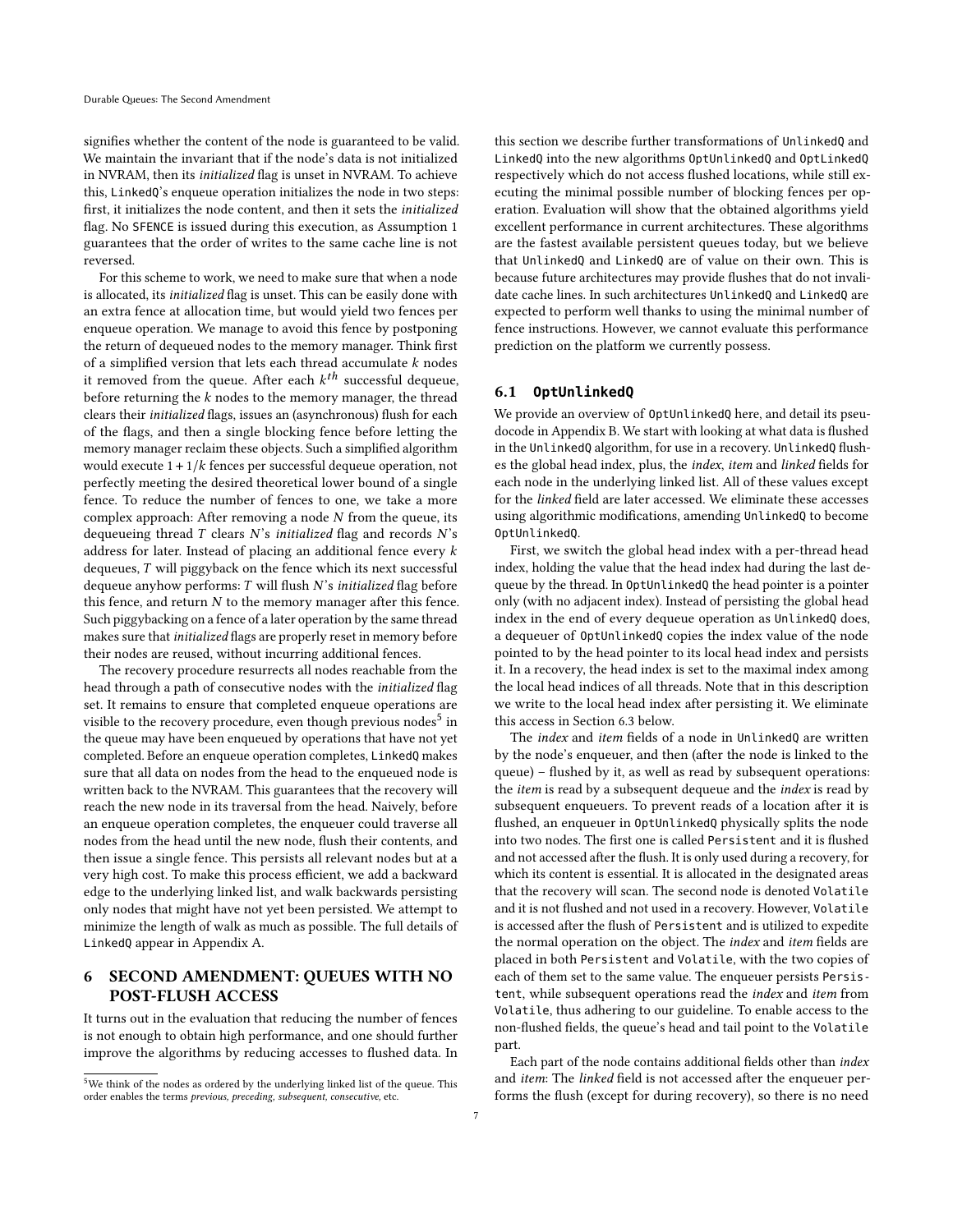to keep two copies of it, and it is placed in Persistent only. The two following additional fields, which are not required in recovery, are placed in Volatile: next, and a pointer to the associated Persistent object, which the enqueuer sets for enabling the thread that reclaims the node later to locate Persistent and reclaim it together with Volatile.

The recovery procedure of OptUnlinkedQ resurrects Persistent objects in the designated areas that are marked linked and have an index bigger than the head's index. It then allocates matching Volatile objects and links them in a linked list in the order induced by their indices. This is implemented as follows.

Let headIndex be the maximal index among the local head indices of all threads. These per-thread indices are not modified. A dummy Persistent object is allocated and assigned the index headIndex. Next, the recovery scans the designated areas and makes a list of recovered Persistent objects, which are those with a set linked flag and an index larger than headIndex. All other Persistent objects are reclaimed. Then, in order to construct a queue of Volatile objects, for each of the recovered Persistent objects, as well as for the dummy Persistent, the recovery allocates a Volatile object and sets a pointer from it to the associated Persistent object. In addition, the index and item of each Volatile are copied from the associated Persistent. The Volatile objects are sorted by their indices, and their next pointers are set accordingly to create the queue. Finally, the queue's head and tail pointers are pointed at the first and last Volatile objects in the linked list.

#### 6.2 **OptLinkedQ**

Transforming LinkedQ to a queue with no access to flushed data is trickier and involves further modifications, since it is problematic to eliminate accesses to a node's next field after its flush. It is easier to avoid accessing a node's backward link pred after its flush, so we make the recovery rely on the node's *pred* instead of *next*. Accordingly, the recovery mechanism is reversed, so that instead of resurrecting a path of consecutive valid nodes reachable from the head (as LinkedQ does), OptLinkedQ resurrects a chain of consecutive nodes reachable from the tail by backward links, ending with the node succeeding the dummy node. Similarly to OptUnlinkedQ, the queue node will be split into two nodes (Persistent and Volatile) so that the fields accessed after a flush (including the forward links) will not reside on the same cache line with the flushed fields (including the backward links).

Maintaining a single fence in each enqueue operation complicates the design of OptLinkedQ further: An enqueuer needs to use a single fence to ensure the persistence of both all recently inserted nodes and the tail. Therefore, before the final fence, the tail might be already persisted while some nodes are not, which may cause the recovery to encounter stale nodes when walking from the tail backwards. The way we deal with this problem is to let the recovery identify stale nodes during the traversal. When a stale node is discovered, the recovery starts over from an older recorded value of the tail, and repeats this process until finding a recorded tail value from which the node succeeding the head is reachable through a chain of persisted nodes. An index field placed in the nodes allows

the recovery to identify stale nodes. These are nodes whose index value is nonconsecutive. This field is set in a new node by its enqueuer, to the index of the last node plus 1.

The *index* field in nodes is also utilized to recover the head and the tail. As for the head, we cannot let dequeues flush the head pointer, because it will be accessed thereafter by following dequeues. Like in OptUnlinkedQ, we assign a per-thread head index, which dequeues update with the head index and persist, and recover the head index as the maximum among these values in all threads. The recovery terminates its backward walk when it reaches a node with the head index plus 1.

We can also not let enqueues flush the tail, because it will be accessed thereafter by subsequent enqueues. To solve this, we assign a per-thread last-enqueue pointer (pointing to the last Persistent object enqueued by the thread), as well as a per-thread last-enqueue index. Note that a backward walk from a last-enqueue pointer of a thread that performed an enqueue during the crash, might pass through stale nodes, as the per-thread last-enqueue pointer and index might be persisted before some queue nodes are persisted. Thus, the recovery looks for the per-thread last-enqueue pointer pointing to the latest node up to which all nodes are persisted. The recovery starts the traversal from the node pointed to by the perthread last-enqueue pointer with the maximum associated perthread last-enqueue index among all threads, and if the index of this node is different from the associated last-enqueue index, or if nonconsecutive index values are encountered (each of these cases implies that the inspected node is stale), it restarts the walk from the next last-enqueue pointer candidate, which is the one with the next largest associated index, until it identifies a Persistent object from which it establishes a complete walk up to the node succeeding the head.

The recovery scheme cannot be complete without dealing with the following rare scenario. All threads execute enqueues concurrently, the new last-enqueue pointer and index of them all are persisted in the memory, but then a crash occurs before any of the new nodes is persisted. In such a case, all last-enqueue pointers in all threads point to stale nodes, and the recovery will identify them as such. To restore a valid tail in this case, we assign two per-thread last-enqueue pointer and index, in which each thread keeps the details of both the last node enqueued by this thread and the penultimate node enqueued by this thread (up to which all queue nodes are definitely persisted by now because the penultimate enqueue was completed, including its fence instruction). The recovery sorts all last-enqueue indices (two of each thread) from largest to smallest and gathers their matching pointers to a single list of potential tail pointers. It attempts starting a backward walk from them, one after another. For each attempted tail pointer, if the index in the node it points to is different from the associated local enqueue index, or if a nonconsecutive index is encountered during the backward walk from it to the node with the recovered head index plus 1 (each of these cases implies that the index of the inspected node is stale) – the recovery moves on to try the next potential tail.

An enqueuer sets the index of the new node after setting its item and pred, so based on Assumption [1,](#page-2-1) when the recovery identifies the node's index as non-stale, it is guaranteed that its item and pred values are not stale. In this new recovery scheme that uses index to detect stale nodes, an initialized field like in LinkedQ is redundant.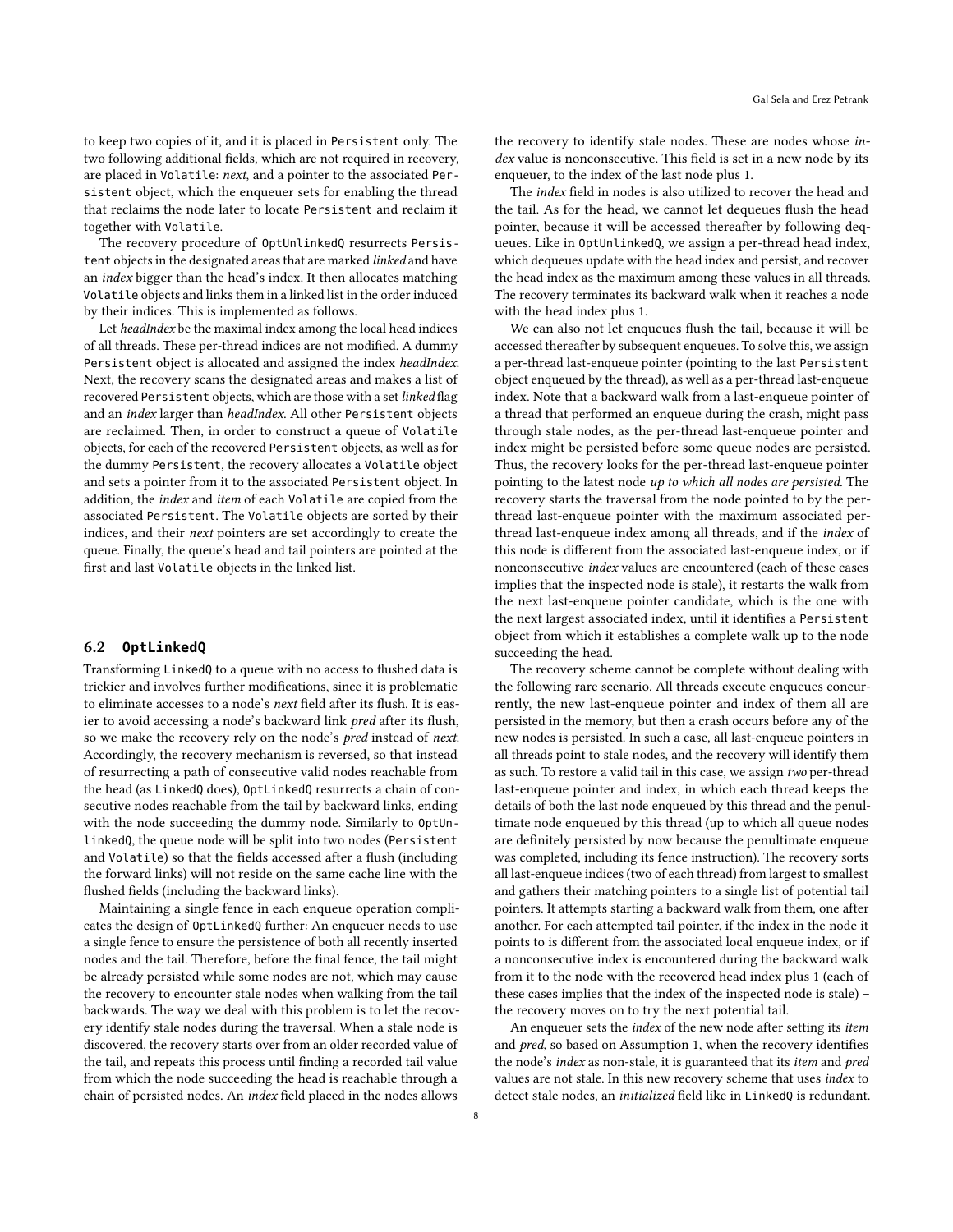Overall, the node's fields required in the recovery of OptLinkedQ are index, item and pred. A node of OptLinkedQ is composed of the following two parts: Persistent consists of the above mentioned fields, and Volatile consists copies of these fields for access after the flush of Persistent, as well as a next field that is not required in recovery, and a pointer to the associated Persistent object for its later reclamation. Additional details of OptLinkedQ appear in Appendix [C.](#page-15-0)

### <span id="page-8-1"></span>6.3 Direct Write-Backs to Memory

The scheme described for OptUnlinkedQ replaces the global head index of UnlinkedQ, which is read, written and persisted for an unbounded number of times, with local variables that are never read (except for during recovery). However, they are still written and persisted for an unbounded number of times: each dequeue operation writes and persists the local head index of its thread. A standard write to a value that is absent from the cache causes a fetch of the containing cache line from the memory. Thus, we wish to avoid such a write to a flushed (thus evicted) location. Instead of a standard write, we issue a non-temporal write (using the movnti instruction) of the local head index, which writes back the value to the memory without touching the cache. This way, OptUnlinkedQ optimally performs no access to flushed cache lines.

To achieve this goal for OptLinkedQ as well, we need to eliminate any access to its local variables. The head index is handled just like in OptUnlinkedQ, using non-temporal writes. In addition, the local last-enqueue pointers and indices are also written and persisted for an unbounded number of times, and we update them too using non-temporal writes.

### <span id="page-8-0"></span>7 DURABLE LINEARIZABILITY

To define linearization points for our queue algorithms, we first define some supporting terminology. We start with volatile linearization points, which match the standard linearization points of MSQ, and are intuitively the steps applying the operations to the volatile queue. We also define a survival point for each operation, which marks the time from which the operation survives a crash. These two terms should basically be interpreted as: if an operation passes its survival point, then it is linearized at the time of its volatile linearization point. If it does not reach its survival point, then it is not linearized in this execution. Then, we derive the abstract state of the queue for each possible state of the queue's underlying list of nodes.

### 7.1 Linearization Points

DEFINITION 1 (VOLATILE LINEARIZATION POINT). For each operation op in an execution E of the queue, we define its volatile linearization point to be the same as op's standard linearization point in MSQ:

- Enqueue's volatile linearization point is the CAS that links its new node (Volatile object in case of OptUnlinkedQ and OptLinkedQ) to the last one.
- For a successful dequeue, its successful CAS that advances the queue's head is its volatile linearization point.
- The volatile linearization point of a failing dequeue is reading the next pointer of the dummy node (Volatile object in case

#### of OptUnlinkedQ and OptLinkedQ), which is later revealed to  $be$  NIII 1

An operation in E that does not reach its volatile linearization point as defined above, does not have a volatile linearization point (similarly to how not all operations in an execution have a linearization point). Intuitively, an operation's volatile linearization point is the step that applies the operation to the volatile queue.

DEFINITION 2 (SURVIVAL POINT). For each operation op in an execution E of the queue, we define a survival point as follows:

• Successful Dequeue. Let op be a successful dequeue that advances the head to point to  $N$  at moment  $t$ . op's survival point in UnlinkedQ and LinkedQ is the first (implicit or explicit) flush of the queue's head to the NVRAM after t, if a crash does not happen between t and this flush (else, the dequeue operation does not have a survival point). (Note that the flushed value of the head could be pointing to N or a subsequent node in the queue).

op's survival point in OptUnlinkedQ and OptLinkedQ is the first (implicit or explicit) flush of a per-thread head index to the NVRAM after  $t$  with a value greater than or equal to  $N$ 's  $index, if a crash does not happen between t and this flush (else,$ the dequeue operation does not have a survival point).

• Failing Dequeue. Let op be a failing dequeue. Let head be the last value read off the queue's head, before discovering the queue is empty. This read is followed by op's volatile linearization point, where the next pointer in head is read and found NULL. Let  $t_{\ell}$  be the time of this volatile linearization point, and let us look back in time at the point t where the value head was written to the queue's head. Let  $t_p$  be the first time after t, where the content of the queue's head was flushed (implicitly or  $explicitly)$  to the memory, if a crash does not happen between t and this flush (else,  $t_p$  is undefined, and so is the survival point of the dequeue). Then op's survival point in UnlinkedQ and LinkedQ is defined to be the later between  $t_f$  and  $t_p$ . op's survival point in OptUnlinkedQ and OptLinkedQ is de-

fined similarly but using an alternative definition of  $t_p$ , as the moment of the first (implicit or explicit) flush of a per-thread head index to the NVRAM after t with a value greater than or equal to head->index, if a crash does not happen between t and this flush (else,  $t_p$  is undefined, and so is the survival point of the dequeue).

- Enqueue. Let op be an enqueue operation that inserts N to the queue. By N we refer to a Node object linked to the queue in case of UnlinkedQ and LinkedQ, and to a Persistent object pointed to by a Volatile object that is linked to the queue in case of OptUnlinkedQ and OptLinkedQ. Then the first of the following events to occur in E after the linking and before a crash occurs, is op's survival point (if none of the following happens after the linking and before a crash, then the enqueue operation does not have a survival point):
- (1) The queues differ in this event:
	- For UnlinkedQ and OptUnlinkedQ: An (implicit or explicit) flush of N's linked field to the NVRAM after it is set to true.
	- For LinkedQ: The first time when all of the following conditions have been met, for some node preceding N,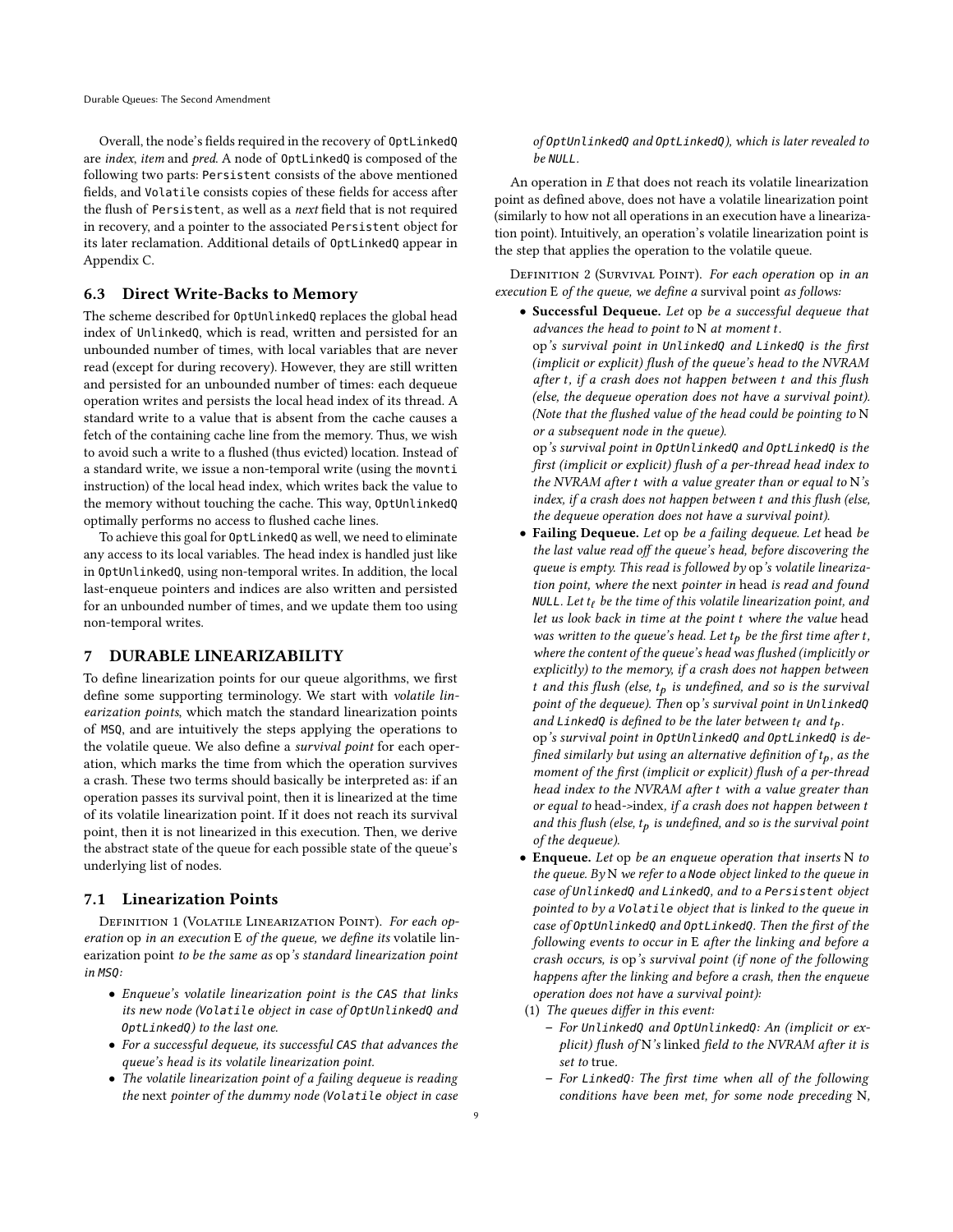denoted dummy (intuitively, N has become reachable from dummy and marked as initialized in the NVRAM view):

- (a) The queue's head has been flushed (implicitly or explicitly) to the NVRAM with a pointer to dummy. (Intuitively: dummy has become the queue's dummy node in the NVRAM view.)
- (b) The underlying linked list of the queue connects dummy to N; and for each of the nodes along the way excluding N, its next field pointing to the subsequent node has been flushed (implicitly or explicitly) to the NVRAM. (Intuitively: N has been linked to the queue in the NV-RAM view.)
- (c) The setting of a true value to the initialized field in N reaches NVRAM by an (implicit or explicit) flush of N. (Intuitively: N has been marked as valid in the NVRAM.)
- For OptLinkedQ: The first time when all of the following conditions have been met, for some Persistent object preceding N, denoted dummy, and some Persistent object denoted last that is either N or a later Persistent object (intuitively, a backward path from the tail to the head through N became persistent):
- (a) Some per-thread head index has been flushed (implicitly or explicitly) to the NVRAM with the index of dummy (which means the head index will be recovered as dummy's index or a bigger value).
- (b) A last-enqueue pointer of some thread has been flushed (implicitly or explicitly) to the NVRAM with a pointer to last, and the associated last-enqueue index of that thread has been flushed to the NVRAM with the value last.index. (Intuitively: last has become a potential tail for the recovery.)
- (c) The index of each Persistent object, from last backwards up to dummy excluding dummy, has been flushed (implicitly or explicitly) to the NVRAM with its final value (namely, the indices of all these Persistent objects have been flushed with consecutive values).
- (2) The survival point of a successful dequeue operation that dequeues the value inside N.

An operation in E that does not reach its defined-above survival point (in particular, a failing dequeue that does not reach both  $t_f$ and  $t_p$ , and an enqueue that does not reach any of the two detailed points), either due to a crash or since the execution ends, does not have a survival point.

Intuitively, an operation's survival point is the flush that makes the operation survive a crash. The failing dequeue is somewhat different, as this operation does not modify the queue and we sometimes let its survival point be set to its volatile linearization point, rather than a flush. Operations that reach a survival point are linearized even if a crash occurs after their survival point before they complete. Note that for our queues the survival point always happens when the volatile linearization point has already occurred.

DEFINITION 3 (LINEARIZATION POINT). The linearization point of an operation op in an execution E of the queue, is defined to be its volatile linearization point if op reaches a survival point in E. In this case, we say that op is linearized. Otherwise, op is not linearized, i.e., has no linearization point.

# 7.2 The Abstract State of the Queue

We define the abstract state of the queue at each moment (including during the recovery) in a given execution of each queue. This state reflects the applying of all operations linearized so far in their linearization order.

7.2.1 UnlinkedQ. The abstract head index in an execution of Un-linkedQ is set to the value<sup>[6](#page-9-0)</sup> of the *index* field in the queue's head except in an interval before a crash. Between the last flush of the head to the NVRAM before a crash and the crash, the value of the abstract head index is not modified. It remains the value that was flushed to the memory.

The abstract state of the queue for execution  $E$  at moment  $t$  is defined as all items in nodes with indices bigger than the current abstract head index, which were enqueued by linearized enqueues whose linearization points occurred prior to  $t$ , ordered by their enqueues' linearization order.

7.2.2 LinkedQ. The abstract head of the queue in an execution E of LinkedQ is defined similarly to the abstract head defined for UnlinkedQ, but this time we look at the head pointer. We define the abstract head to be the queue's head value, except in an interval before a crash. From the last flush of the head (explicitly or implicitly) to the memory before a crash, until the crash, the abstract state of the head keeps the value flushed to the memory with no further abstract head state modifications in this interval.

Consider an execution  $E$  of the queue and a moment  $t$  during the execution, and consider the sequence of underlying list's nodes, starting with the dummy node pointed to by the abstract head, and ending with the first node along the chain whose next pointer is NULL or points to a node enqueued by a non linearized enqueue. Namely, we do not include nodes whose enqueues have not been linearized yet. The abstract state of the queue for  $E$  at  $t$  is the sequence of items contained in all these nodes except for the first one (the dummy node). Note that the abstract state of the queue is an empty sequence if and only if the next pointer of the dummy node is NULL or points to a node enqueued by a non linearized enqueue.

7.2.3 OptUnlinkedQ. The abstract head index of the queue in an execution E of OptUnlinkedQ is set to the value of the index field in the node pointed to by the queue's shared head, except in an interval enclosing a crash. Let headIndex be the biggest per-thread head index value flushed (explicitly or implicitly) to the NVRAM before the crash. Between the moment a pointer to a node with the index headIndex is written to the queue's head and the moment the recovery procedure (that runs after the crash) terminates, the abstract head index keeps the value headIndex.

The abstract state of the queue for execution  $E$  at moment  $t$  is defined as all items in Persistent objects with indices bigger than the current abstract head index, which were enqueued by linearized

<span id="page-9-0"></span> ${}^{6}$  To avoid confusion between the value in cache and the value in memory, we clarify that whenever a variable's value is mentioned, we refer to the last value written to the variable (regardless of whether it has reached the NVRAM).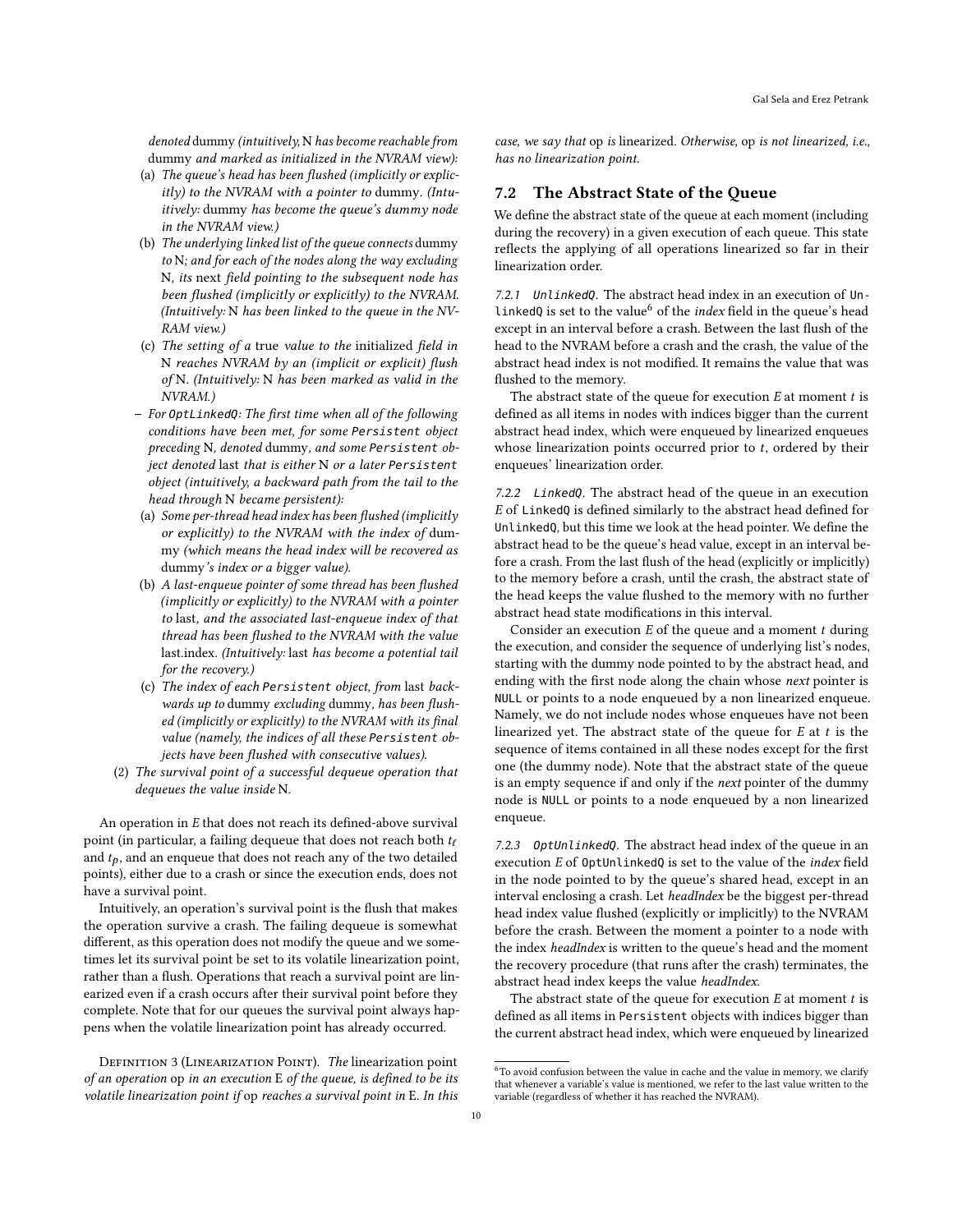enqueues whose linearization points occurred prior to  $t$ , ordered by their enqueues' linearization order.

7.2.4 OptLinkedQ. The abstract head index of the queue in Opt-LinkedQ is defined exactly like that of OptUnlinkedQ. OptLinkedQ is our only algorithm for which the abstract state of the queue depends also on the abstract state of the tail. The abstract tail index in an execution  $E$  of  $0$ ptLinkedQ is set to the index of the node enqueued by the last linearized enqueue operation. The abstract state of the queue is the sequence of items contained in the Persistent objects starting with the one enqueued by the last linearized enqueue and going through backward links until (including) the Persistent object with index bigger by 1 than the abstract head index, in reversed order; or an empty queue if the abstract tail index is not bigger than the abstract head index.

# <span id="page-10-0"></span>8 LOCK-FREEDOM

Our queue algorithms are lock-free: An operation might fail to perform a volatile linearization point only when another operation performs a conflicting volatile linearization point, causing the original operation to retry in a new loop iteration. We argue that at a crash-free interval of execution, it is guaranteed that within a finite number of retries, some operation succeeds to reach not only a volatile linearization point, but also a survival point, thus achieving a linearization point. Hence, system-wide progress is ensured.

The same basic argument applies to all operations of all presented queues: A queue operation op branches backwards and starts a new loop iteration each time another operation performs an obstructing volatile linearization point. If  $op$  does not succeed to pursue a volatile linearization point within  $n$  iterations, where  $n$  is the number of threads operating on the queue, then some other thread must have reached two volatile linearization points. This means it has completed the operation for which its first volatile linearization point was reached, and persisted it before returning (to satisfy durable linearizability). Thus, this operation is linearized. Yet, its linearization point might have occurred before op's execution, and we need to verify that some linearization point occurs during op's execution. We defer the details to Appendix [D.](#page-17-0)

#### <span id="page-10-1"></span>9 MEMORY MANAGEMENT

All queues evaluated in this paper (except for OneFileQ and Redo-OptQ which were adopted from [\[40\]](#page-12-35) and [\[11\]](#page-12-43) respectively as they are with their integrated memory manager), use the same version of epoch based reclamation for memory management, called ssmem. This memory manager is adopted from [\[57\]](#page-12-11), which implements a durable extension of the mechanism presented by [\[13\]](#page-12-44) for volatile memory. ssmem maintains designated areas in the heap memory for node allocation. When a thread enqueues an item, it allocates a node from the next available space in these areas, or from a free list (to which dequeued nodes are inserted) if it is not empty. The memory manager keeps a persistent list of all the areas it allocated throughout the execution. During recovery, free lists are reconstructed from the unused chunks in these areas. Each thread in ssmem has its own allocator, operating on its separate designated areas and local free list, to avoid synchronization and reduce contention. See [\[57\]](#page-12-11) for more details.

# <span id="page-10-2"></span>10 EVALUATION

Evaluated algorithms. We compare to the durable queue in [\[16\]](#page-12-10) as the most efficient lock-free durably linearizable queue algorithm known today. However, the queue as presented in [\[16\]](#page-12-10) is built to satisfy more than just durable linearizability. It contains a mechanism for retrieving previously obtained results after a crash, which is not required by durable linearizability, and is not provided by other durable data structures [\[12,](#page-12-41) [57\]](#page-12-11). To put all these data structures on the same level of guarantees, we remove the additional mechanism from [\[16\]](#page-12-10), obtaining a thinner version of the original durable queue that executes faster, a version we denote DurableMSQ. Comparison to the exact original queue from [\[16\]](#page-12-10) would yield better performance for us, but would not be fair. The extra mechanism in [\[16\]](#page-12-10) can be easily added to the versions we propose (with the corresponding additional cost).

In addition, we compare to a persistent queue implementation resulting from applying the general construction of Izraelevitz [\[27\]](#page-12-4) to MSQ. We also compare to the persistent queue version obtained by NVTraverse [\[15\]](#page-12-13), which resembles IzraelevitzQ since the traversal phase in MSQ is empty, hence, the operations access directly the critical point, being the head or tail. The only difference between the two versions is that NVTraverseQ does not issue a fence after a flush that follows a read or CAS instruction. To complement the comparison, we compare to queues produced by wrapping a sequential queue implementation with a persistent transactional memory (PTM): OneFileQ, produced using the OneFile lock-free PTM [\[40\]](#page-12-35), and RedoOptQ, produced using the RedoOpt PTM [\[11\]](#page-12-43).

Platform. The queues were implemented in C++ and compiled using the g++ (GCC) compiler version 9.3.0 with a -O3 optimization level. We conducted our experiments on a machine running Linux (Ubuntu 18.04) equipped with 2 Intel Xeon Gold 6234 3.3GHz processors with 8 cores each. In experiments with up to 8 threads, each thread was attached to a different core of the same processor. In experiments with more than 8 threads in which the ninth and on threads were attached to the second processor, NUMA effects kick in impeding scalability and reducing performance, but the trends remain the same (OptUnlinkedQ performs best, OptLinkedQ is second best). To avoid NUMA effects, we utilize hyper-threading (SMT) on a single processor for measurements of more than 8 threads re-ported in Figure [2:](#page-11-5) we attach the  $(8 + i)^{th}$  thread to the second virtual core on the same physical core as the  $i^{th}$  thread.

The machine has an L1 data cache of 32KB and an L2 cache of 1MB per core, and an L3 cache of 25MB per processor. It has 1.5TB of NVRAM (Intel Optane DC Persistent Memory), organized as 128GB DIMMs (6 per processor). The machine uses the NVRAM in App-Direct Mode Interleaved in our configuration. CLWB is utilized as a flush instruction, SFENCE as a store fence and movnti as a write-back to memory (non-temporal store) instruction.

Methodology. In each experiment, the queue is initialized with a certain number of enqueued items, and then operations are applied to it, for five seconds unless specified otherwise. Each data point  $[x, y]$  in the graphs represents the average result of 10 experiments. In each experiment,  $x$  threads performed operations concurrently. The left graphs depict the throughput, namely, number of operations applied to each queue per second by the threads altogether.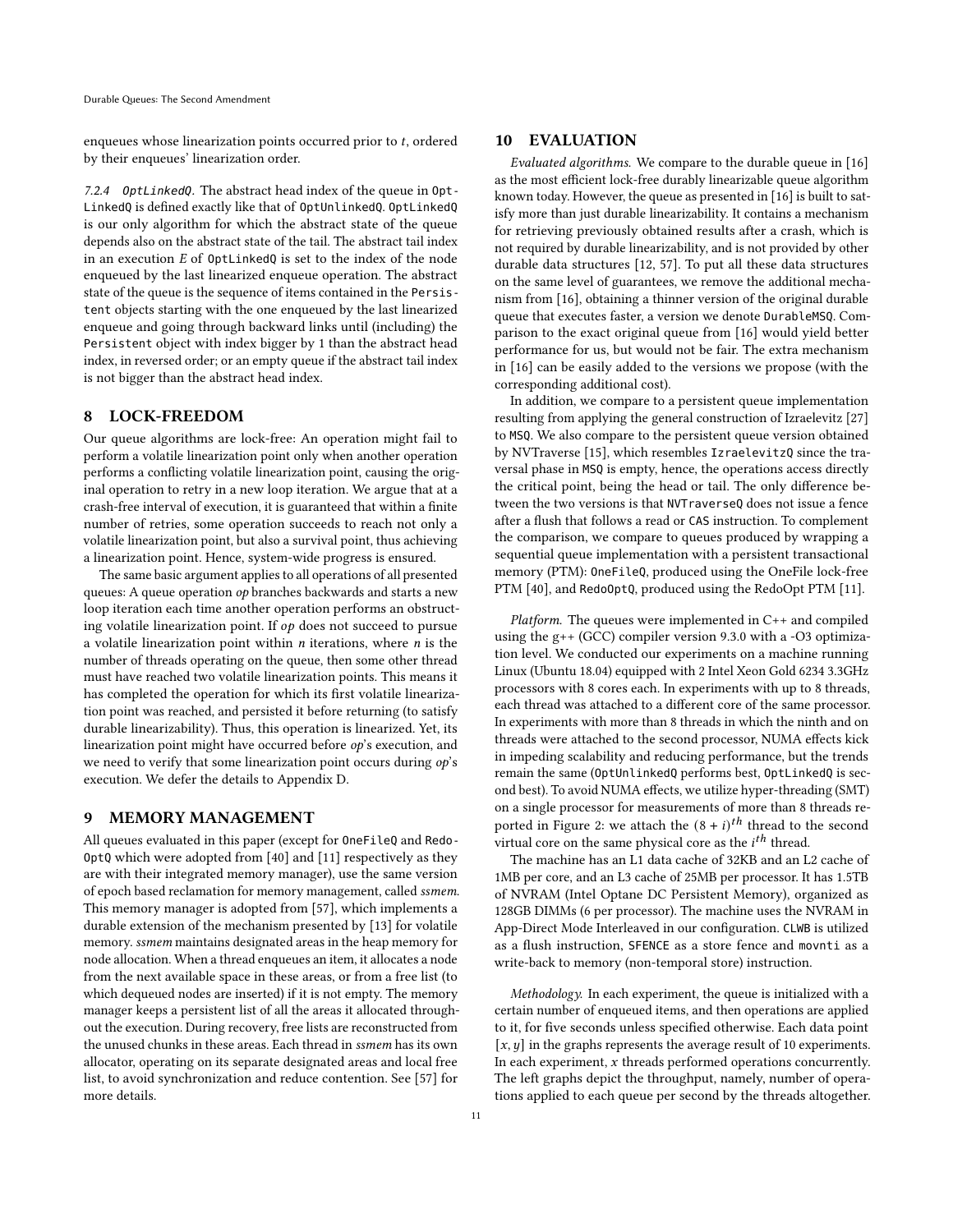<span id="page-11-5"></span>

Figure 2: Measurement results

The right graphs depict the throughput ratio between each queue and the baseline DurableMSQ.

We ran various workloads following prior works (see Figure [2\)](#page-11-5): In the first workload, operations were randomly chosen to be enqueue or dequeue (50-50 uniform distribution) following [\[23,](#page-12-45) [31,](#page-12-46) [54\]](#page-12-47). In the second workload, each thread ran enqueue-dequeue pairs, following measurements in [\[14,](#page-12-48) [16,](#page-12-10) [23,](#page-12-45) [31,](#page-12-46) [35,](#page-12-9) [36,](#page-12-49) [40,](#page-12-35) [54\]](#page-12-47). Next, we ran producers only (performing enqueues) on an empty queue. We also ran consumers only (performing dequeues) on a queue of size 12M following [\[38\]](#page-12-50) for 1 second. At last, we ran a mixed producerconsumer workload, loosely following [\[19,](#page-12-51) [29,](#page-12-52) [38\]](#page-12-50). Here, unlike in other workloads, the threads did not run for a preset amount of time, but rather executed a preset number of operations: one quarter of the threads performed 1M dequeues and then 1M enqueues, and the rest performed 1M enqueues and then 1M dequeues. This is intended to ensure that the queue is not drained, as enqueues are

slower than dequeues. The initial queue in the presented graphs in the first, second and last workloads is of size 10. An initial size of 10K yields similar results (as we do not traverse the entire queue, but only touch the front and rear of the queue). RedoOpt is evaluated only in the first two workloads since we had problems running it on the other workloads.

Results. Our first two queue designs, UnlinkedQ and LinkedQ, perform better than DurableMSQ for some workloads and worse for others. They do not gain an advantage over DurableMSQ although performing minimum fences, due to accesses to flushed cache lines. Our efficient transformations that avoid such accesses, OptUnlinkedQ and OptLinkedQ, outperform all other queues including DurableMSQ, the state-of-the-art durable queue, in nearly all experiments. For example, OptUnlinkedQ runs more than twice faster than DurableMSQ for nearly all workloads with more than one thread. IzraelevitzQ is substantially slower than DurableMSQ and our queues, as expected from a universal construction that places many more fences than the tailor-made queues. NVTraverseQ, which is similar to IzraelevitzQ, shows nearly identical performance. The transactional approach of OneFileQ and Redo-OptQ results in reduced performance as transactions impose additional overhead over a short operation.

# <span id="page-11-1"></span>11 CONCLUSION

In this paper we presented a new guideline for designing efficient durable algorithms suitable for the current architecture: reducing accesses to flushed memory. We demonstrated the advantage of following this guideline with durable queues. We first present novel queues that abide only to the known guideline of minimizing the fence count, meeting the theoretical lower bound on the number of fences from [\[9\]](#page-12-3), executing only one blocking fence per operation. UnlinkedQ does not persist the links, but rather allocates the nodes on designated areas and adds an ordering mechanism, so the recovery procedure can look for valid nodes of the queue in the designated areas and order them correctly. LinkedQ uses a validity scheme on the queue nodes to inform the recovery algorithm which nodes are adequate for recovery, and adds a backward link to the queue's underlying structure to allow enqueues to persist previous enqueues efficiently. These queues do not beat state-of-the-art queues in spite of issuing fewer fences. We then amended these queues to achieve zero accesses to flushed memory while still maintaining a single blocking fence per operation. The resulted queues demonstrate a significant performance improvement on the Intel Optane NVRAM over state-of-the-art durable queues, showing that, at least in our context, the second amendment is desirable.

# **REFERENCES**

- <span id="page-11-3"></span>[1] Marcos K Aguilera and Svend Frølund. 2003. Strict linearizability and the power of aborting. Technical Report HPL-2003-241 (2003). [https://hpl.hp.com/techreports/](https://hpl.hp.com/techreports/2003/HPL-2003-241.html) [2003/HPL-2003-241.html](https://hpl.hp.com/techreports/2003/HPL-2003-241.html)
- <span id="page-11-0"></span>Hiroyuki Akinaga and Hisashi Shima. 2010. Resistive random access memory (ReRAM) based on metal oxides. Proc. IEEE 98, 12 (2010). [https://doi.org/10.1109/](https://doi.org/10.1109/JPROC.2010.2070830) [JPROC.2010.2070830](https://doi.org/10.1109/JPROC.2010.2070830)
- <span id="page-11-4"></span>[3] Ryan Berryhill, Wojciech Golab, and Mahesh Tripunitara. 2015. Robust shared objects for non-volatile main memory. In OPODIS. [https://doi.org/10.4230/LIPIcs.](https://doi.org/10.4230/LIPIcs.OPODIS.2015.20) [OPODIS.2015.20](https://doi.org/10.4230/LIPIcs.OPODIS.2015.20)
- <span id="page-11-2"></span>[4] Hadi Brais and Andy Rudoff. 2021. Reply to On x86-64, is the "movnti" or "movntdq" instruction atomic when system crash? [https://stackoverflow.com/a/65587308/](https://stackoverflow.com/a/65587308/7289606) [7289606](https://stackoverflow.com/a/65587308/7289606)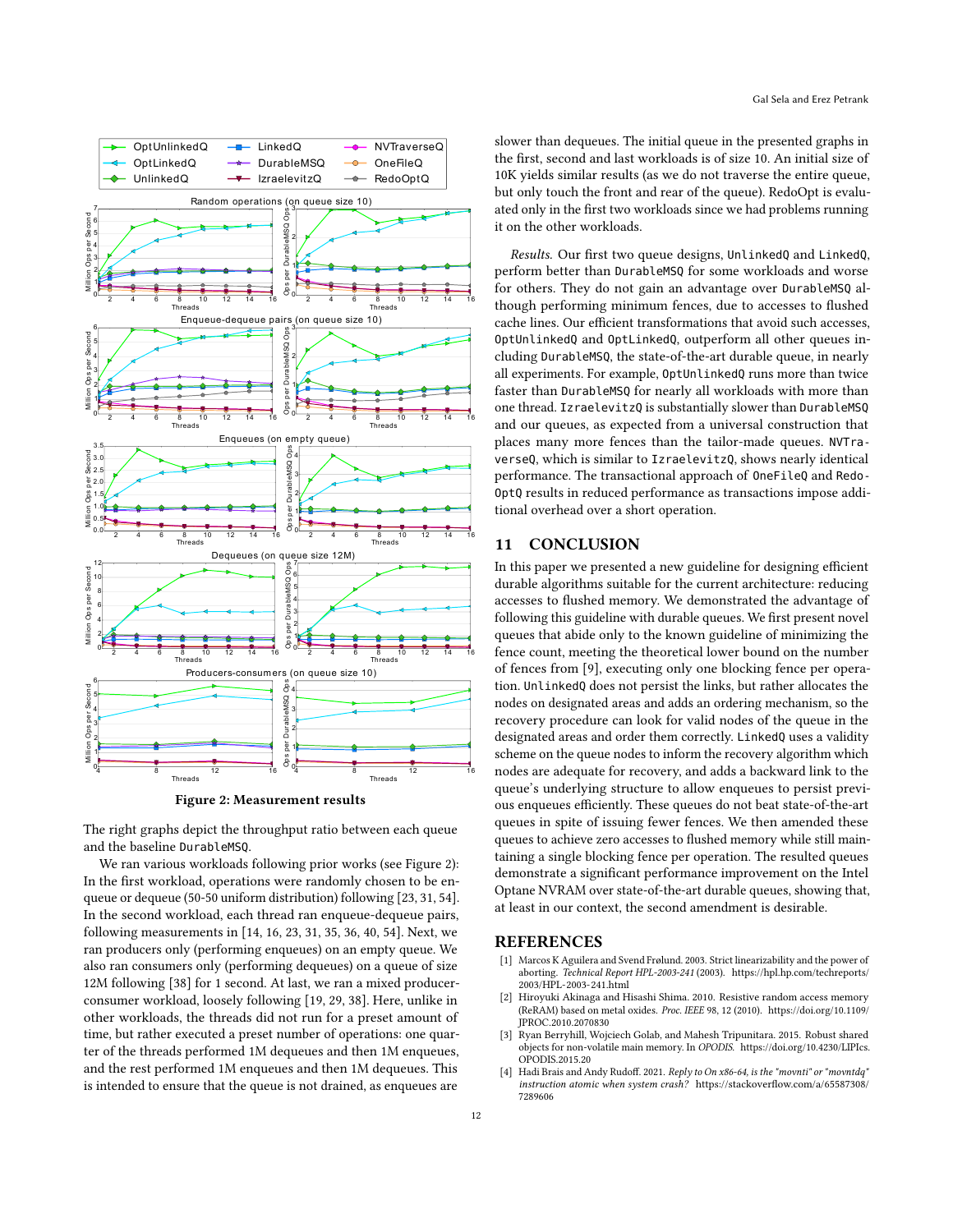Durable Queues: The Second Amendment

- <span id="page-12-12"></span>[5] Heng Bu, Ming-Kai Dong, Ji-Fei Yi, Bin-Yu Zang, and Hai-Bo Chen. 2021. Revisiting persistent indexing structures on Intel Optane DC persistent memory. Journal of Computer Science and Technology 36, 1 (2021). [https://doi.org/10.1007/s11390-](https://doi.org/10.1007/s11390-020-9871-0) [020-9871-0](https://doi.org/10.1007/s11390-020-9871-0)
- <span id="page-12-25"></span>[6] Dhruva R Chakrabarti, Hans-J Boehm, and Kumud Bhandari. 2014. Atlas: Leveraging locks for non-volatile memory consistency. ACM SIGPLAN Notices 49, 10 (2014).<https://doi.org/10.1145/2714064.2660224>
- <span id="page-12-31"></span>[7] Joel Coburn, Adrian M Caulfield, Ameen Akel, Laura M Grupp, Rajesh K Gupta, Ranjit Jhala, and Steven Swanson. 2011. NV-Heaps: Making persistent objects fast and safe with next-generation, non-volatile memories. In ASPLOS. [https:](https://doi.org/10.1145/1961295.1950380) [//doi.org/10.1145/1961295.1950380](https://doi.org/10.1145/1961295.1950380)
- <span id="page-12-26"></span>[8] Nachshon Cohen, Michal Friedman, and James R Larus. 2017. Efficient logging in non-volatile memory by exploiting coherency protocols. PACMPL 1, OOPSLA (2017).<https://doi.org/10.1145/3133891>
- <span id="page-12-3"></span>[9] Nachshon Cohen, Rachid Guerraoui, and Igor Zablotchi. 2018. The inherent cost of remembering consistently. In SPAA.<https://doi.org/10.1145/3210377.3210400>
- <span id="page-12-32"></span>[10] Andreia Correia, Pascal Felber, and Pedro Ramalhete. 2018. Romulus: Efficient algorithms for persistent transactional memory. In SPAA. [https://doi.org/10.](https://doi.org/10.1145/3210377.3210392) [1145/3210377.3210392](https://doi.org/10.1145/3210377.3210392)
- <span id="page-12-43"></span>[11] Andreia Correia, Pascal Felber, and Pedro Ramalhete. 2020. Persistent memory and the rise of universal constructions. In EuroSys. [https://doi.org/10.1145/](https://doi.org/10.1145/3342195.3387515) [3342195.3387515](https://doi.org/10.1145/3342195.3387515)
- <span id="page-12-41"></span>[12] Tudor David, Aleksandar Dragojevic, Rachid Guerraoui, and Igor Zablotchi. 2018. Log-free concurrent data structures. In USENIX ATC. [https://usenix.org/](https://usenix.org/conference/atc18/presentation/david) [conference/atc18/presentation/david](https://usenix.org/conference/atc18/presentation/david)
- <span id="page-12-44"></span>[13] Tudor David, Rachid Guerraoui, and Vasileios Trigonakis. 2015. Asynchronized concurrency: The secret to scaling concurrent search data structures. In ASPLOS. <https://doi.org/10.1145/2786763.2694359>
- <span id="page-12-48"></span>[14] Panagiota Fatourou and Nikolaos D Kallimanis. 2012. Revisiting the combining synchronization technique. In PPoPP.<https://doi.org/10.1145/2370036.2145849>
- <span id="page-12-13"></span>[15] Michal Friedman, Naama Ben-David, Yuanhao Wei, Guy E Blelloch, and Erez Petrank. 2020. NVTraverse: In NVRAM data structures, the destination is more important than the journey. In PLDI.<https://doi.org/10.1145/3385412.3386031>
- <span id="page-12-10"></span>[16] Michal Friedman, Maurice Herlihy, Virendra Marathe, and Erez Petrank. 2018. A persistent lock-free queue for non-volatile memory. In PPoPP. [https://doi.org/10.](https://doi.org/10.1145/3178487.3178490) [1145/3178487.3178490](https://doi.org/10.1145/3178487.3178490)
- <span id="page-12-14"></span>[17] Michal Friedman, Erez Petrank, and Pedro Ramalhete. 2021. Mirror: Making lockfree data structures persistent. In PLDI.<https://doi.org/10.1145/3453483.3454105> [18] Rachid Guerraoui and Ron R Levy. 2004. Robust emulations of shared memory in
- <span id="page-12-28"></span>a crash-recovery model. In ICDCS.<https://doi.org/10.1109/ICDCS.2004.1281605>
- <span id="page-12-51"></span>[19] Andreas Haas, Michael Lippautz, Thomas A Henzinger, Hannes Payer, Ana Sokolova, Christoph M Kirsch, and Ali Sezgin. 2013. Distributed queues in shared memory: Multicore performance and scalability through quantitative relaxation. In CF.<https://doi.org/10.1145/2482767.2482789>
- <span id="page-12-15"></span>[20] Xiangpeng Hao. 2019. Is CLWB actually implemented? [https://blog.haoxp.xyz/](https://blog.haoxp.xyz/posts/is-clwb-implemented) [posts/is-clwb-implemented](https://blog.haoxp.xyz/posts/is-clwb-implemented)
- <span id="page-12-5"></span>[21] Maurice Herlihy. 1991. Wait-free synchronization. TOPLAS 13, 1 (1991). [https:](https://doi.org/10.1145/114005.102808) [//doi.org/10.1145/114005.102808](https://doi.org/10.1145/114005.102808)
- <span id="page-12-29"></span>[22] Maurice Herlihy and Jeannette M. Wing. 1990. Linearizability: A correctness condition for concurrent objects. TOPLAS 12, 3 (1990). [https://doi.org/10.1145/](https://doi.org/10.1145/78969.78972) [78969.78972](https://doi.org/10.1145/78969.78972)
- <span id="page-12-45"></span>[23] Moshe Hoffman, Ori Shalev, and Nir Shavit. 2007. The baskets queue. In OPODIS. [https://doi.org/10.1007/978-3-540-77096-1\\_29](https://doi.org/10.1007/978-3-540-77096-1_29)
- <span id="page-12-6"></span>[24] IBM. [n.d.]. IBM MQ.<https://ibm.com/software/products/en/ibm-mq>
- <span id="page-12-2"></span>[25] Intel. 2019. 3D XPoint<sup>IM</sup>: A breakthrough in non-volatile memory technology. [https://intel.com/content/www/us/en/architecture-and-technology/intel](https://intel.com/content/www/us/en/architecture-and-technology/intel-micron-3d-xpoint-webcast.html)[micron-3d-xpoint-webcast.html](https://intel.com/content/www/us/en/architecture-and-technology/intel-micron-3d-xpoint-webcast.html)
- <span id="page-12-20"></span>[26] Intel. 2020. Intel® 64 and IA-32 architectures software developer's manual. [https://software.intel.com/content/dam/develop/external/us/en/documents](https://software.intel.com/content/dam/develop/external/us/en/documents-tps/325462-sdm-vol-1-2abcd-3abcd.pdf)[tps/325462-sdm-vol-1-2abcd-3abcd.pdf](https://software.intel.com/content/dam/develop/external/us/en/documents-tps/325462-sdm-vol-1-2abcd-3abcd.pdf)
- <span id="page-12-4"></span>[27] Joseph Izraelevitz, Hammurabi Mendes, and Michael L Scott. 2016. Linearizability of persistent memory objects under a full-system-crash failure model. In DISC. [https://doi.org/10.1007/978-3-662-53426-7\\_23](https://doi.org/10.1007/978-3-662-53426-7_23)
- <span id="page-12-16"></span>[28] Anuj Kalia, David Andersen, and Michael Kaminsky. 2020. Challenges and solutions for fast remote persistent memory access. In SoCC. [https://doi.org/10.](https://doi.org/10.1145/3419111.3421294) [1145/3419111.3421294](https://doi.org/10.1145/3419111.3421294)
- <span id="page-12-52"></span>[29] Christoph M Kirsch, Michael Lippautz, and Hannes Payer. 2013. Fast and scalable, lock-free k-FIFO queues. In PaCT. [https://doi.org/10.1007/978-3-642-39958-9\\_18](https://doi.org/10.1007/978-3-642-39958-9_18)
- <span id="page-12-33"></span>[30] Aasheesh Kolli, Steven Pelley, Ali Saidi, Peter M Chen, and Thomas F Wenisch. 2016. High-performance transactions for persistent memories. In ASPLOS. [https:](https://doi.org/10.1145/2872362.2872381) [//doi.org/10.1145/2872362.2872381](https://doi.org/10.1145/2872362.2872381)
- <span id="page-12-46"></span>[31] Edya Ladan-Mozes and Nir Shavit. 2004. An optimistic approach to lock-free FIFO queues. In Distributed Computing.<https://doi.org/10.1007/s00446-007-0050-0>
- <span id="page-12-27"></span>[32] Doug Lea. 2009. The Java concurrency package (JSR-166).
- <span id="page-12-34"></span>[33] Virendra Marathe, Achin Mishra, Amee Trivedi, Yihe Huang, Faisal Zaghloul, Sanidhya Kashyap, Margo Seltzer, Tim Harris, Steve Byan, Bill Bridge, et al. 2018.
- <span id="page-12-40"></span>Persistent memory transactions. arXiv preprint (2018). arXiv[:1804.00701](https://arxiv.org/abs/1804.00701) [34] Amirsaman Memaripour, Joseph Izraelevitz, and Steven Swanson. 2020. Pronto: Easy and fast persistence for volatile data structures. In ASPLOS. [https://doi.org/](https://doi.org/10.1145/3373376.3378456) [10.1145/3373376.3378456](https://doi.org/10.1145/3373376.3378456)
- <span id="page-12-9"></span>[35] Maged M. Michael and Michael L. Scott. 1996. Simple, fast, and practical nonblocking and blocking concurrent queue algorithms. In PODC. [https://doi.org/](https://doi.org/10.1145/248052.248106) [10.1145/248052.248106](https://doi.org/10.1145/248052.248106)
- <span id="page-12-49"></span>[36] Adam Morrison and Yehuda Afek. 2013. Fast concurrent queues for x86 processors. In PPoPP.<https://doi.org/10.1145/2442516.2442527>
- <span id="page-12-7"></span>[37] Oracle. [n.d.]. Oracle Tuxedo Message Queue. [https://docs.oracle.com/cd/E35855\\_](https://docs.oracle.com/cd/E35855_01/otmq/docs12c/overview/overview.html) [01/otmq/docs12c/overview/overview.html](https://docs.oracle.com/cd/E35855_01/otmq/docs12c/overview/overview.html)
- <span id="page-12-50"></span>[38] Or Ostrovsky and Adam Morrison. 2020. Scaling concurrent queues by using HTM to profit from failed atomic operations. In PPoPP. [https://doi.org/10.1145/](https://doi.org/10.1145/3332466.3374511) [3332466.3374511](https://doi.org/10.1145/3332466.3374511)
- <span id="page-12-42"></span>[39] Azalea Raad, John Wickerson, Gil Neiger, and Viktor Vafeiadis. 2020. Persistency semantics of the Intel-x86 architecture. PACMPL 4, POPL (2020). [https://doi.org/](https://doi.org/10.1145/3371079) [10.1145/3371079](https://doi.org/10.1145/3371079)
- <span id="page-12-35"></span>[40] Pedro Ramalhete, Andreia Correia, Pascal Felber, and Nachshon Cohen. 2019. OneFile: A wait-free persistent transactional memory. In DSN. [https://doi.org/](https://doi.org/10.1109/DSN.2019.00028) [10.1109/DSN.2019.00028](https://doi.org/10.1109/DSN.2019.00028)
- <span id="page-12-1"></span>[41] Simone Raoux, Geoffrey W Burr, Matthew J Breitwisch, Charles T Rettner, Y-C Chen, Robert M Shelby, Martin Salinga, Daniel Krebs, S-H Chen, H-L Lung, et al. 2008. Phase-change random access memory: A scalable technology. IBM Journal of Research and Development 52, 4.5 (2008).<https://doi.org/10.1147/rd.524.0465>
- <span id="page-12-23"></span>[42] Andy Rudoff. 2019. Reply to How to use CLWB instructions. [https://groups.google.](https://groups.google.com/g/pmem/c/R8H3sKq9sLQ/m/ltL7Kng4BAAJ) [com/g/pmem/c/R8H3sKq9sLQ/m/ltL7Kng4BAAJ](https://groups.google.com/g/pmem/c/R8H3sKq9sLQ/m/ltL7Kng4BAAJ)
- <span id="page-12-24"></span>[43] Andy Rudoff. 2020. Reply to 8 byte atomicity & larger store operations. [https:](https://groups.google.com/g/pmem/c/6_5daOuEI00/m/nY_mtKd0CAAJ) [//groups.google.com/g/pmem/c/6\\_5daOuEI00/m/nY\\_mtKd0CAAJ](https://groups.google.com/g/pmem/c/6_5daOuEI00/m/nY_mtKd0CAAJ)
- <span id="page-12-22"></span>[44] Steve Scargall. 2020. Programming persistent memory: A comprehensive guide for developers. Springer Nature.<https://doi.org/10.1007/978-1-4842-4932-1>
- <span id="page-12-30"></span>[45] Gal Sela, Maurice Herlihy, and Erez Petrank. 2021. Brief announcement: Linearizability: A typo. In PODC.<https://doi.org/10.1145/3465084.3467944> [46] Gal Sela and Erez Petrank. 2021. Durable queues: The second amendment. In
- <span id="page-12-0"></span>SPAA.<https://doi.org/10.1145/3409964.3461791> [47] SNIA. 2017. NVM Programming Model (NPM). [https://snia.org/sites/default/files/](https://snia.org/sites/default/files/technical_work/final/NVMProgrammingModel_v1.2.pdf)
- <span id="page-12-21"></span>[technical\\_work/final/NVMProgrammingModel\\_v1.2.pdf](https://snia.org/sites/default/files/technical_work/final/NVMProgrammingModel_v1.2.pdf)
- <span id="page-12-8"></span>[48] Pivotal Software. [n.d.]. RabbitMQ.<https://rabbitmq.com>
- <span id="page-12-36"></span>[49] Intel PMDK team. [n.d.]. *Persistent memory programming.*<https://pmem.io><br>[50] Alexander van Renen, Lukas Vogel, Viktor Leis, Thomas Neumann, and Alf
- <span id="page-12-17"></span>Alexander van Renen, Lukas Vogel, Viktor Leis, Thomas Neumann, and Alfons Kemper. 2019. Persistent memory I/O primitives. In DaMoN. [https://doi.org/10.](https://doi.org/10.1145/3329785.3329930) [1145/3329785.3329930](https://doi.org/10.1145/3329785.3329930)
- <span id="page-12-37"></span>[51] Haris Volos, Andres Jaan Tack, and Michael M Swift. 2011. Mnemosyne: Lightweight persistent memory. In ASPLOS.<https://doi.org/10.1145/1950365.1950379>
- <span id="page-12-18"></span>[52] Haosen Wen, Wentao Cai, Mingzhe Du, Louis Jenkins, Benjamin Valpey, and Michael L Scott. 2020. Montage: A general system for buffered durably linearizable data structures. arXiv preprint (2020). arXiv[:2009.13701](https://arxiv.org/abs/2009.13701)
- <span id="page-12-38"></span>[53] Kai Wu, Jie Ren, and Dong Li. 2019. Architecture-aware, high performance transaction for persistent memory. arXiv preprint (2019). arXiv[:1903.06226](https://arxiv.org/abs/1903.06226)
- <span id="page-12-47"></span>[54] Chaoran Yang and John Mellor-Crummey. 2016. A wait-free queue as fast as fetch-and-add. In PPoPP.<https://doi.org/10.1145/2851141.2851168>
- <span id="page-12-19"></span>[55] Jian Yang, Juno Kim, Morteza Hoseinzadeh, Joseph Izraelevitz, and Steve Swanson. 2020. An empirical guide to the behavior and use of scalable persistent memory. In FAST.
- <span id="page-12-39"></span>[56] Pantea Zardoshti, Tingzhe Zhou, Yujie Liu, and Michael Spear. 2019. Optimizing persistent memory transactions. In PACT. [https://doi.org/10.1109/PACT.2019.](https://doi.org/10.1109/PACT.2019.00025)  $00025$
- <span id="page-12-11"></span>[57] Yoav Zuriel, Michal Friedman, Gali Sheffi, Nachshon Cohen, and Erez Petrank. 2019. Efficient lock-free durable sets. PACMPL 3, OOPSLA (2019). [https:](https://doi.org/10.1145/3360554) [//doi.org/10.1145/3360554](https://doi.org/10.1145/3360554)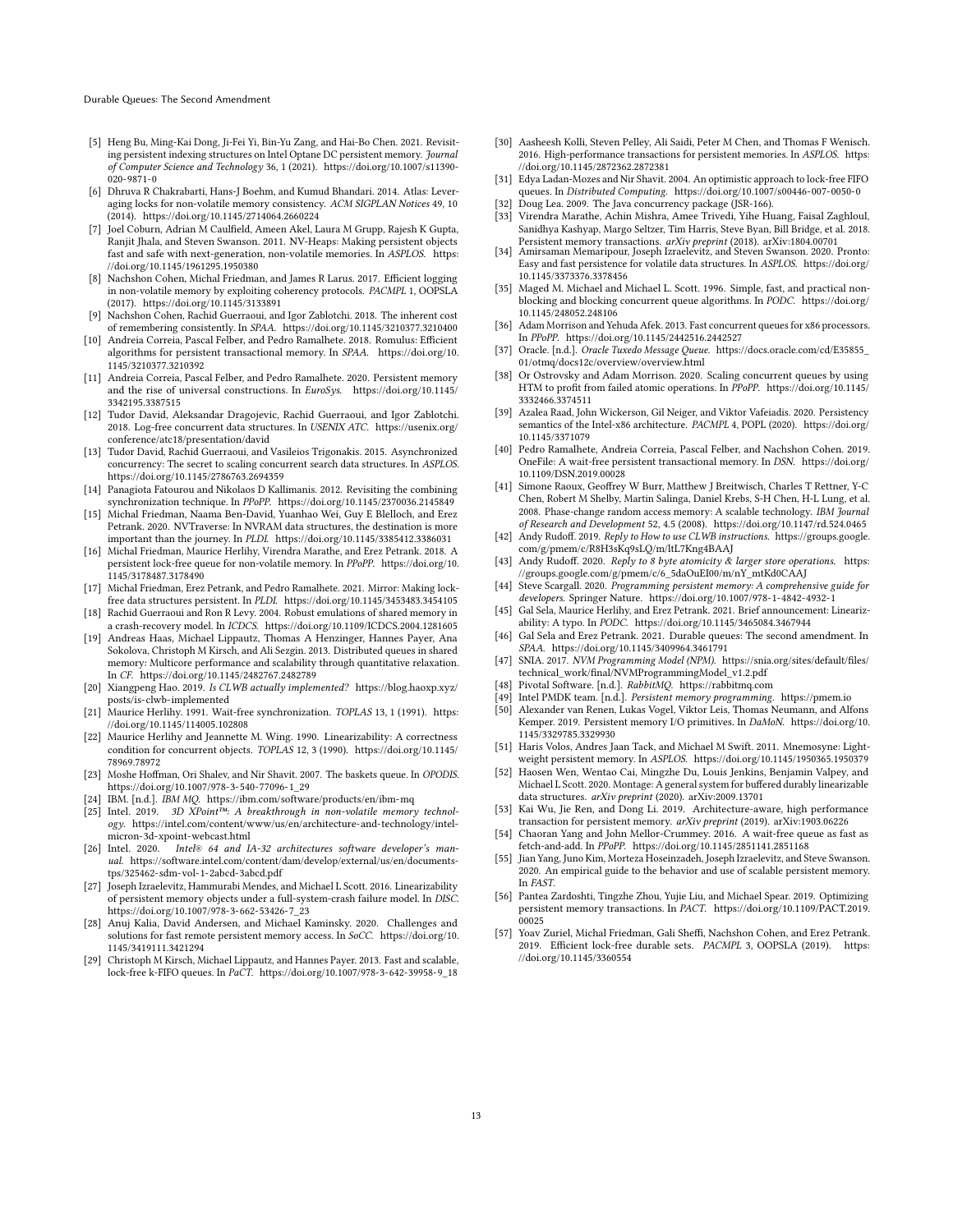<span id="page-13-1"></span>

| 35 Class Node |  |
|---------------|--|
|               |  |

- <sup>36</sup> Item\* item
- <sup>37</sup> atomic<Node\*> next
- <sup>38</sup> atomic<Node\*> pred
- 39 **bool** initialized

<sup>40</sup> Item\* Dequeue()

<span id="page-13-21"></span><span id="page-13-15"></span><span id="page-13-14"></span>

| 41 | while (true)                            |
|----|-----------------------------------------|
| 42 | $head = Head$                           |
| 43 | $headNext = head \rightarrow next$      |
| 44 | $if$ (headNext == NULL)                 |
| 45 | FLUSH (&Head); SFENCE                   |
| 46 | return NULL                             |
| 47 | <b>if</b> (CAS(&Head, head, headNext)   |
| 48 | $dequeuedItem = headNext -$             |
| 49 | <b>if</b> (nodeToPersistAndRetire[tid]) |
| 50 | FLUSH(&nodeToPersistAndRetire[tid]->    |
|    | initialized)                            |
| 51 | FLUSH (&Head)                           |
| 52 | <b>SFENCE</b>                           |
| 53 | $headNext$ ->pred = NULL                |
| 54 | <b>if</b> (nodeToPersistAndRetire[tid]) |
| 55 | retire(nodeToPersistAndRetire[tid])     |
| 56 | head->initialized = false               |
| 57 | $nodeToPersistAndRetire[tid] = head$    |
| 58 | return dequeuedItem                     |
|    |                                         |

<span id="page-13-22"></span><span id="page-13-20"></span><span id="page-13-19"></span><span id="page-13-18"></span><span id="page-13-17"></span><span id="page-13-16"></span>59 FlushNotPersistedSuffix(notPersisted)

```
60 do
61 FLUSH(notPersisted)
62 notPersisted = notPersisted->pred
63 while (notPersisted != NULL);
64 Enqueue(item)
65 newNode = allocNode()
66 newNode->item = item
67 newNode->next = NULL
68 newNode->initialized = true
69 while (true)
70 tail = Tail
71 if (tail->next == NULL)
72 newNode->pred = tail
73 if (CAS(&tail->next, NULL, newNode))
74 FlushNotPersistedSuffix(newNode)
75 SFENCE
76 CAS(&Tail, tail, newNode)
77 // All nodes preceding newNode are persistent
78 newNode->pred = NULL
79 break
80 CAS(&Tail, tail, tail->next)
```
### <span id="page-13-13"></span><span id="page-13-12"></span><span id="page-13-11"></span><span id="page-13-8"></span><span id="page-13-7"></span><span id="page-13-6"></span><span id="page-13-5"></span><span id="page-13-0"></span>A **LINKEDQ** DETAILS

The LinkedQ algorithm appears in Figure [3.](#page-13-1) Next, we describe its operations in detail.

# A.1 The Enqueue Operation

The enqueue operation first allocates a node denoted newNode from the memory manager and initializes its data (Lines [65](#page-13-2)[–67\)](#page-13-3). Then it sets newNode's initialized flag (Line [68\)](#page-13-4). In what follows,

the enqueue operation attempts to link newNode to the last node (Line [73\)](#page-13-5). Note that it might have just linked a node whose data is not persisted in NVRAM. If the link to newNode is written back to NVRAM (which could happen implicitly due to a cache eviction) and then a crash occurs, the recovery would have to deal with reaching a node with stale data. The correctness is maintained using the initialized flag and a matching recovery procedure: The initialized flag is used as a stamp indicating to the recovery that newNode is initialized. Relying on Assumption [1,](#page-2-1) the order of writing initialized after newNode's data is preserved in NVRAM. Accordingly, the recovery resurrects only nodes with the initialized flag set. This guarantees that it resurrects only nodes with persisted data. If a crash occurs after the link to newNode is flushed to NVRAM and before newNode's data is written back to NVRAM, then newNode's initialized flag must be unset in NVRAM, thus, the recovery will ignore it (and all nodes linked after it).

The recovery procedure resurrects all nodes reachable from the head through a path of consecutive nodes with the initialized flag set. Since durable linearizability allows the recovery procedure to ignore enqueue operations that are concurrent with a crash and elide their nodes from the queue, the fact that the recovery procedure ignores nodes of ongoing enqueues that were linked after a node with an unset initialized, does not break durable linearizability. However, after an enqueue operation completes, the recovery procedure must not discard it, even if earlier nodes belong to incomplete enqueue operations. To this end, after successfully linking newNode, the enqueue operation ensures that the path of nodes leading from the head to newNode is persisted (Lines [74–](#page-13-6)[75\)](#page-13-7). This could be achieved naively by flushing all nodes from the head until newNode. To save redundant flushes, an enqueuer avoids flushing a prefix of queue's nodes that are guaranteed to be already flushed. Instead, it flushes only a suffix of queue's nodes that are not guaranteed to be persistent. To identify the relevant suffix, we place backward links in the nodes, but we remove a backward link when we know that all previous nodes in the queue have already been persisted. The backward links preserve the following invariant: all queue nodes (starting from the current queue's head) that precede a node with a nullified backward link have all relevant content (their item, set initialized flag and a non-NULL forward link) persisted.

To maintain a backward path connecting the linked list's nodes that should be flushed, an enqueuer links a node with a backward link pointing to the previous node (Line [72\)](#page-13-8). After linking newNode, its enqueuer traverses the queue from newNode backwards using the backward links, until reaching a NULL backward link, and flushes the content of all traversed nodes (including newNode itself) (Lines [60–](#page-13-9)[63\)](#page-13-10). Finally, it issues a single SFENCE to block until all these flushes complete (Line [75\)](#page-13-7). By the above-mentioned invariant, all nodes starting from the current head and preceding this suffix of nodes, are persistent. Now, as this suffix is persisted as well, the data of all nodes preceding newNode starting from the current head is guaranteed to be persistent. As an optimization to prevent future enqueues from flushing these nodes, the enqueuer then sets newNode's backward link to NULL (Line [78\)](#page-13-11). Thus, each enqueue operation that reaches newNode from now on, during its backward walk, would not need to traverse the preceding persistent nodes. Note that backward links are not used in the recovery and there is no need to explicitly flush them.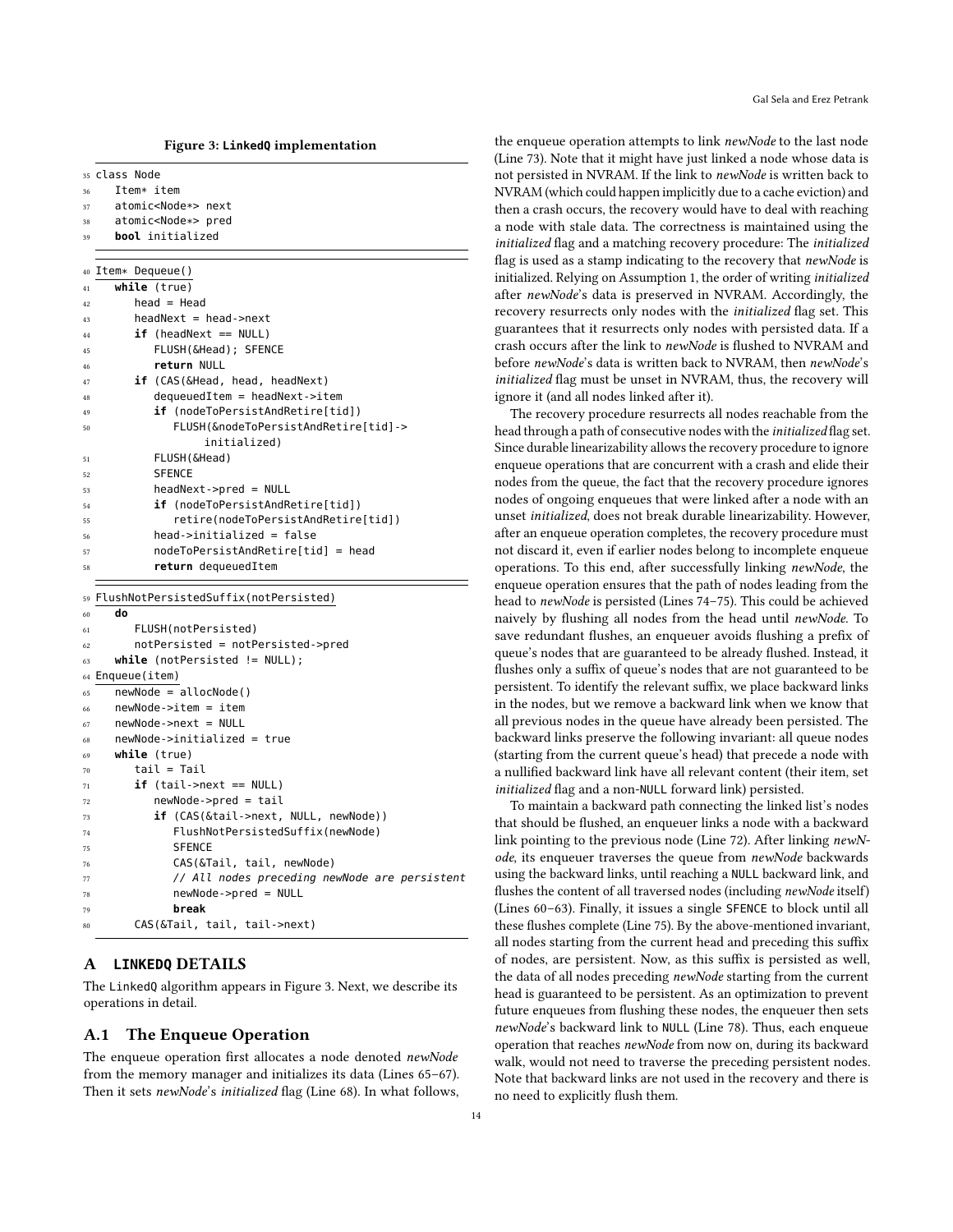To complete the enqueue operation, the tail is advanced to point to newNode (Line [76\)](#page-13-12). Like in the original MSQ, a concurrent enqueue might prevent the enqueue's linking. In this case, the enqueuer tries to assist and advance the tail to point to the node enqueued by the obstructing enqueue (Line [80\)](#page-13-13), before starting a new attempt to enqueue its own item.

We note that, as an optimization on x86 platforms, the SFENCE in Line [75](#page-13-7) can be eliminated, because the following CAS instruction serves as an SFENCE guaranteeing completion of previous flushes. In the measured implementations of all algorithms, each SFENCE preceding a CAS is eliminated. We did not include this optimization in the paper's pseudocode for clarity.

### A.2 The Dequeue Operation

The dequeue operation attempts to extract the oldest item, placed in the node subsequent to the dummy node. If the queue is empty when the dequeue operation takes effect, it returns NULL. But before returning, the failing dequeue must persist the head (Line [45\)](#page-13-14), to ensure that previous ongoing dequeues that emptied the queue are persistent. Otherwise, if a crash occurs after the failing dequeue returns, the previous dequeues might be discarded. This would break durable linearizability, since it will be impossible to linearize the completed failing dequeue correctly as applied to an empty queue, without the previous dequeues being linearized beforehand.

If the queue is not empty, the dequeuer attempts to advance the head by one node (Line [47\)](#page-13-15), and on success – returns the oldest item to the caller. On failure it retries the whole scheme. Before returning, the dequeuer persists the head (Lines [51–](#page-13-16)[52\)](#page-13-17), to comply with durable linearizability, which requires that completed operations be linearized.

Each dequeue makes sure that the dummy node from which it advances the head will be unreachable by future operations, so that the next successful dequeue by the same thread will safely return this dummy node to the memory manager. To make it unreachable by backward walks (of enqueue operations that will try to identify a not persisted suffix), the dequeuer disconnects the backward link from the new dummy head to the previous one (Line [53\)](#page-13-18). In addition, persisting the head guarantees that the previous dummy node will be unreachable by future operations even in case of a crash.

A successful dequeue does not simply return the previous dummy node (i.e., the node from which the previous successful dequeue by the same thread has advanced the head) to the memory manager as it is. Recall from Section [5.2](#page-5-1) that we must make sure that newly allocated nodes have their initialized flags reset. The initialized flag placed in each node is used by its enqueuer to signal to the recovery when the node's data is persisted. Suppose a node is erroneously allocated in an enqueue operation with a set initialized flag. After the enqueue operation links the node, the link to the node might be implicitly flushed to the NVRAM, and – before the node's data is persisted – a crash might follow. The recovery procedure would then find the linked node, containing stale data including a set initialized flag, and would erroneously interpret the node with the stale content as part of the queue. To prevent this scenario, enqueuers could unset the initialized flag after the node's allocation and then persist it before initializing its data, but this incurs an additional fence. Instead, we make sure that a node is

always allocated with an initialized flag persistently unset. Next we explain how we ensure that.

If we allocate nodes from the operating system, we would get nodes with arbitrary content, possibly with the initialized field set. Instead, we implement a memory manager that maintains large designated areas from which all node allocations are performed.

First, we explain how nodes, allocated from the designated areas for the first time, are allocated with a persistently unset initialized value. If the number of nodes required by the program is known in advance, then on program startup, the memory manager may allocate a sufficiently large designated area for nodes from the operating system, zero its content to make all nodes marked as not initialized, and then persist it in NVRAM (by placing asynchronous flushes of the whole area accompanied by a single SFENCE). This guarantees that when the memory manager allocates a node for the first time, its initialized field is unset. If the number of required nodes is unknown in advance, each time a designated area is depleted, the memory manager may allocate a new area from the operating system, and initialize it in a similar manner using a single SFENCE.

It remains to explain how nodes, reallocated from the designated areas after reclamation, are allocated with an initialized flag persistently unset. The dequeue operation and the recovery procedure return nodes to the memory manager, hence, they are responsible to return them with an initialized flag persistently unset.

Starting with dequeue, a successful dequeuer could unset the initialized flag of the dummy node from which it has advanced the head and then perform additional flush and SFENCE to persist the unset initialized flag before returning the node to the memory manager. However, to achieve the fence lower bound of a single SFENCE per operation, LinkedQ takes a different approach.

The persistence of the previous dummy node's *initialized* flag is accomplished through piggybacking on the next successful dequeue's SFENCE, which this thread is anyhow going to execute (in Line [52\)](#page-13-17). More precisely, the dequeuer sets the previous dummy node's initialized flag to false (Line [56\)](#page-13-19) after the queue's head persistently points to a subsequent node. The dequeuer thread postpones the reclamation of this previous dummy node, and keeps the node locally in a nodeToPersistAndRetire array (Line [57\)](#page-13-20). This array consists of a pointer cell per thread, each cell lying in another cache line to avoid false sharing. Each thread may access its cell using its thread ID as an index. In the next successful dequeue execution of the same thread, right before its SFENCE, the initialized flag of the node we kept aside is flushed (Line [50\)](#page-13-21). After the fence completes, the node may be returned to the memory manager (Line [55\)](#page-13-22).

As for the recovery, as detailed in Appendix [A.3,](#page-14-0) for each node with a set *initialized* flag that it returns to the memory manager the recovery unsets the flag and flushes it. A single SFENCE placed in the end of the recovery ensures that these flags are unset in the memory.

#### <span id="page-14-0"></span>A.3 Recovery

The recovery procedure of LinkedQ, running after a crash, resurrects all nodes reachable from the head through a path of consecutive nodes with the initialized flag set. It does so by leaving the queue's head as it is and reconstructing the queue as follows.

(1) If the initialized flag of the dummy node (namely, the node pointed to by the head) is unset, the recovery procedure sets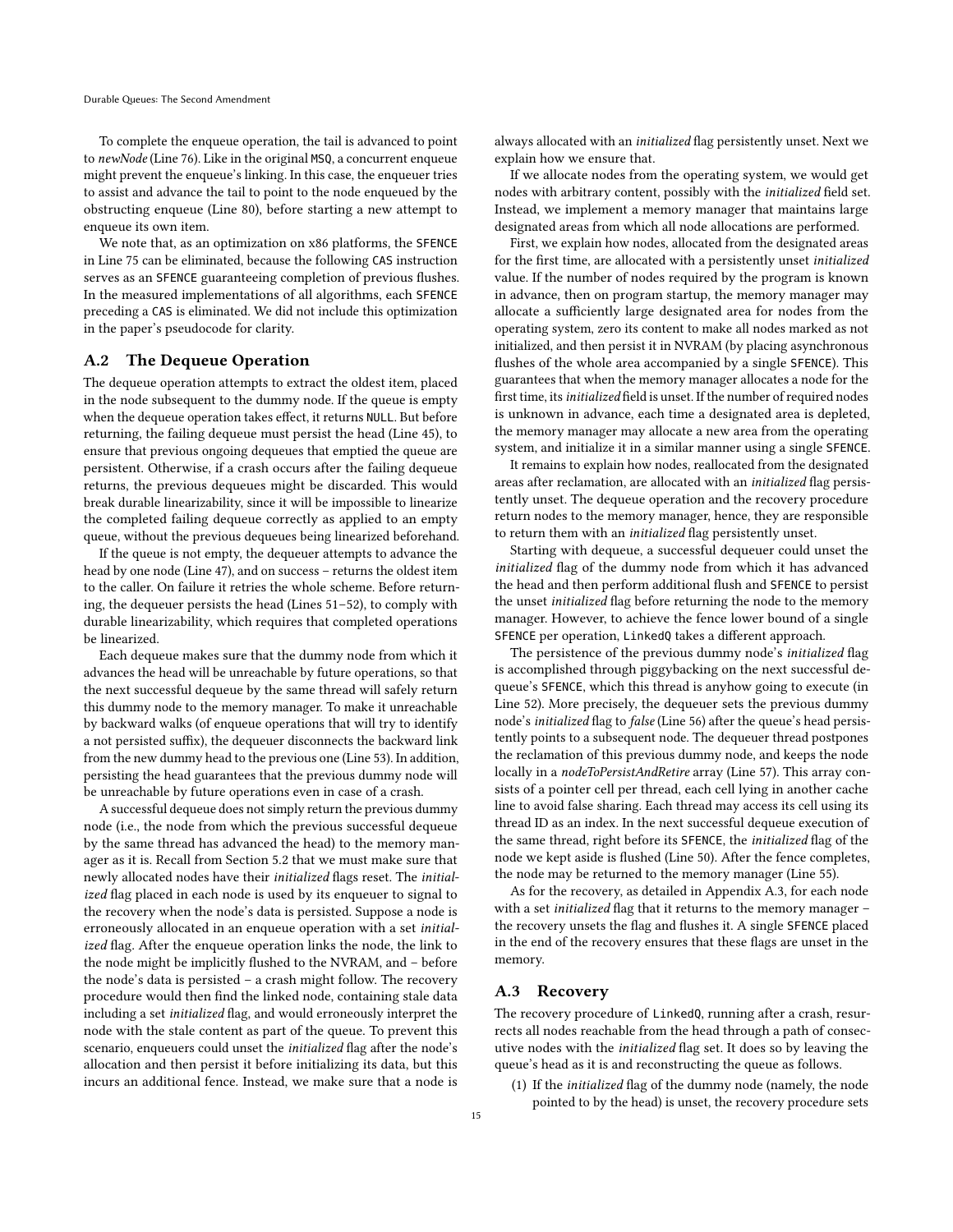Figure 4: **OptUnlinkedQ** implementation

<span id="page-15-2"></span>

| 81  | class Persistent                                                                    |
|-----|-------------------------------------------------------------------------------------|
| 82  | Item* item                                                                          |
| 83  | int index                                                                           |
| 84  | bool linked                                                                         |
| 85  | class Volatile                                                                      |
| 86  | Item* item                                                                          |
| 87  | <b>int</b> index                                                                    |
| 88  | atomic <volatile*> next</volatile*>                                                 |
| 89  | Persistent* persistentNode                                                          |
|     |                                                                                     |
| 90  | Item* Dequeue()                                                                     |
| 91  | while (true)                                                                        |
| 92  | $head = Head$                                                                       |
| 93  | $headNext = head \rightarrow next$                                                  |
| 94  | $if$ (headNext == NULL)                                                             |
| 95  | movnti(&localData[tid].headIndex, head->index)                                      |
| 96  | <b>SFENCE</b>                                                                       |
| 97  | return NULL                                                                         |
| 98  | <b>if</b> (CAS(&Head, head, headNext)                                               |
| 99  | $dequeuedItem = headNext -$                                                         |
| 100 | movnti(&localData[tid].headIndex, headNext->                                        |
|     | index)                                                                              |
| 101 | <b>SFENCE</b>                                                                       |
| 102 | if (localData[tid].nodeToRetire)                                                    |
| 103 | retire(localData[tid].nodeToRetire->                                                |
|     | persistentNode)                                                                     |
| 104 | retire(localData[tid].nodeToRetire)                                                 |
| 105 | localData[tid].nodeToRetire = head                                                  |
| 106 | return dequeuedItem                                                                 |
|     |                                                                                     |
| 107 | Enqueue(item)                                                                       |
| 108 | $newNode = allocVolatile()$                                                         |
| 109 | newNode->item = item                                                                |
| 110 | newNode->next = NULL                                                                |
| 111 | newNode->persistent = allocPersistent()                                             |
| 112 | newNode->persistent->item = item                                                    |
| 113 | newNode->persistent->linked = false                                                 |
| 114 | <b>while</b> (true)                                                                 |
| 115 | tail = Tail                                                                         |
| 116 | $if$ (tail->next == NULL)                                                           |
| 117 | $newNode \rightarrow persistentNode \rightarrow index = tail \rightarrow index + 1$ |
|     | newNode->index = newNode->persistentNode->index                                     |
| 118 | <b>if</b> (CAS(&tail->next, NULL, newNode))                                         |
| 119 | newNode->persistentNode->linked = true                                              |
| 120 | FLUSH(newNode->persistentNode); SFENCE                                              |
| 121 | CAS(&Tail, tail, newNode)                                                           |
| 122 | break                                                                               |
| 123 |                                                                                     |
| 124 | CAS(&Tail, tail, tail->next)                                                        |

the dummy node's next to NULL and then sets its initialized flag. The order of the last two writes ensures (based on Assumption [1\)](#page-2-1) a proper recovery from a possible crash in the midst of the current recovery. The tail is set to point to the dummy node as well.

(2) Otherwise (the dummy node's initialized is set) –

(a) The recovery procedure traverses the nodes starting with the one pointed to by the head, until it reaches either a node whose next value is NULL, or a node with an unset

(b) If the traversal ends due to a node with an unset initialized flag, then let  $P$  be its preceding node. The recovery sets P.next to NULL and flushes it, and sets the tail to point to P.

In all cases, the pred field of the last node (pointed to by the tail) is set to NULL. In addition, throughout the queue traversal, the addresses of all traversed nodes with a set initialized flag are recorded. All other nodes in the designated allocation areas are reclaimed. For each reclaimed node with a set initialized flag, the recovery unsets the initialized flag and flushes it before retiring the node. There could be at most two such nodes per thread: There is at most one such node (namely, a node which is not part of the queue but has a set initialized flag) which the thread has dequeued and placed in its local nodeToPersistAndRetire array, where the node awaits its persistence. In addition, there could be another such node – a node that the thread was about to enqueue, if the thread were in the middle of an enqueue operation when the crash occurred; or alternately a node that the thread has just advanced the head from, if the thread were in the middle of a dequeue operation when the crash occurred.

If any flush were executed during the recovery, a single SFENCE is placed in the end to ensure the completion of the executed flushes.

# <span id="page-15-1"></span>B **OPTUNLINKEDQ** DETAILS

Figure [4](#page-15-2) contains the pseudocode of the OptUnlinkedQ algorithm, described in Section [6.1.](#page-6-2) Note that the queue's global head and tail pointers point to Volatile nodes. The movnti instruction is a non-temporal store instruction that writes back data directly to the memory, bypassing the caches.

# <span id="page-15-0"></span>C **OPTLINKEDQ** DETAILS

The pseudocode of the OptLinkedQ algorithm appears in Figures [5](#page-16-0) and [6.](#page-16-1) The queue's global head and tail pointers point to Volatile nodes. localData is an array consisting of a cell per thread. Each thread may access its cell using its thread ID as an index. Each cell consists of the fields headIndex and nodeToRetire accessed in dequeues, and lastEnqueues (an array containing two cells, each composed of a pointer to a Persistent object and an index), lastEnqueuesIndex and validBit accessed in enqueues. localData array's cells do not share cache lines to avoid false sharing. In addition, for each cell, the lastEnqueues array and headIndex field, which are written using movnti instructions, are kept in a cache line separate from the rest of the cell's fields.

Next, we describe OptLinkedQ's operations in detail.

# C.1 The Enqueue Operation

The enqueue operation first allocates a Volatile node denoted newNode from the memory manager and a matching Persistent node and initializes their data (Lines [171](#page-16-2)[–175\)](#page-16-3). Then, before attempting to link newNode to the last node, it sets the pred and index fields of both the Volatile and Persistent parts (Lines [179–](#page-16-4)[182\)](#page-16-5). The *index* field of the Persistent object serves as a stamp indicating to the recovery that the object's data is up-to-date: index is the last written field of the Persistent object, for ensuring that if this object is traversed during a recovery walk, and its index is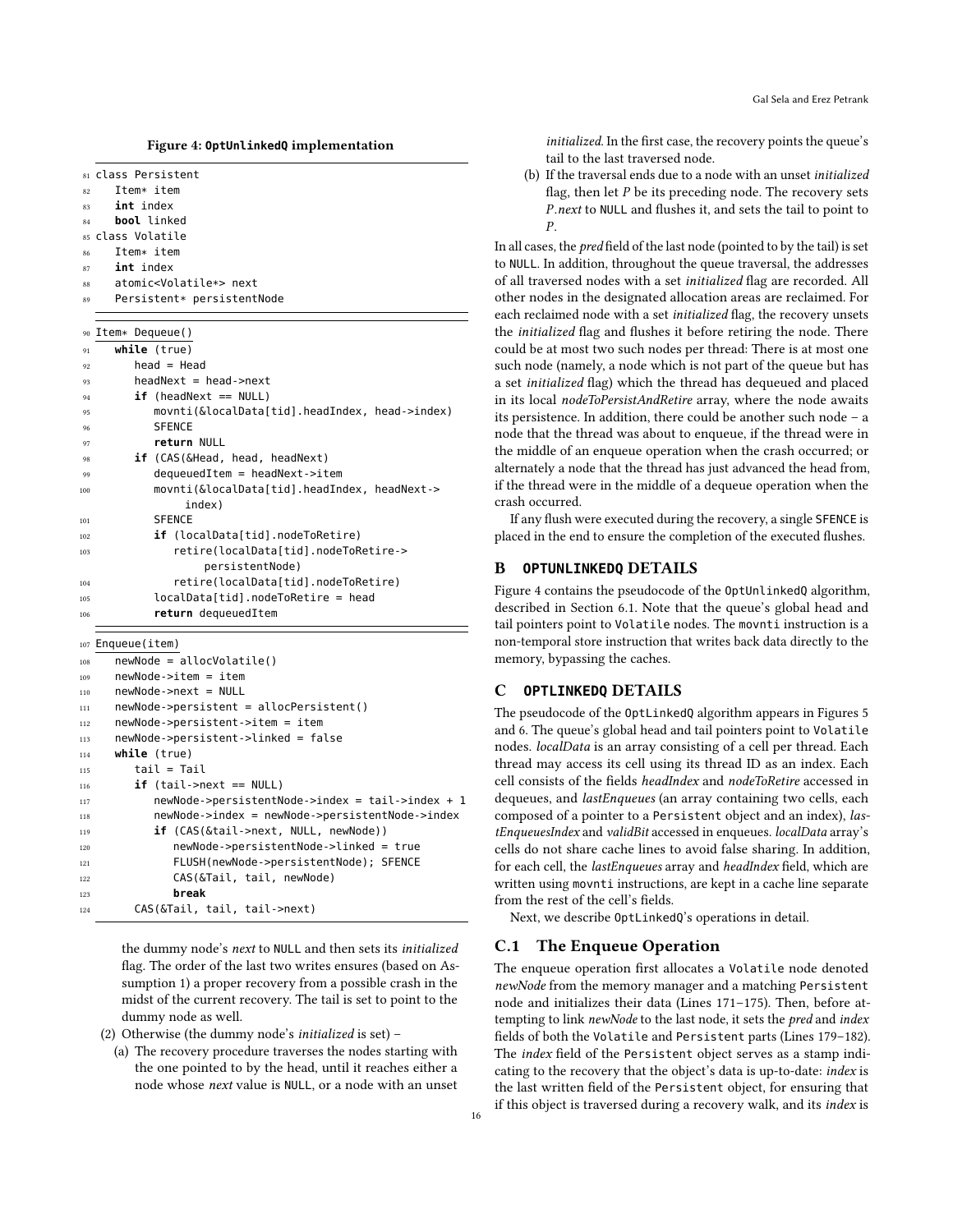#### <span id="page-16-0"></span>Figure 5: **OptLinkedQ** implementation – Objects and Dequeue

<span id="page-16-17"></span>

|                        | 125 Class Persistent                           |
|------------------------|------------------------------------------------|
|                        | Item* item                                     |
|                        | Persistent* pred                               |
|                        | int index                                      |
| 129 Class Volatile     |                                                |
|                        | Item* item                                     |
|                        | atomic <volatile*> next</volatile*>            |
|                        | atomic <volatile*> pred</volatile*>            |
|                        | int index                                      |
|                        | Persistent* persistentNode                     |
|                        |                                                |
| Item* Dequeue()<br>135 |                                                |
|                        | while (true)                                   |
|                        | $head = Head$                                  |
|                        | $headNext = head - \neg next$                  |
|                        | $if$ (headNext == NULL)                        |
|                        | movnti(&localData[tid].headIndex, head->index) |
|                        | <b>SFENCE</b>                                  |
|                        | return NULL                                    |
|                        | <b>if</b> (CAS(&Head, head, headNext)          |
|                        | $dequeuedItem = headNext -$                    |
|                        | movnti(&localData[tid].headIndex, headNext->   |
|                        | index)                                         |
|                        | <b>SFENCE</b>                                  |
|                        | $headNext$ ->pred = $NULL$                     |
|                        | <b>if</b> (localData[tid].nodeToRetire)        |
|                        | retire(localData[tid].nodeToRetire->           |
|                        | persistentNode)                                |
|                        | retire(localData[tid].nodeToRetire)            |
|                        | $localData[tid].nodeToRetire = head$           |
|                        | return dequeuedItem                            |
|                        |                                                |

<span id="page-16-25"></span><span id="page-16-24"></span><span id="page-16-23"></span><span id="page-16-22"></span><span id="page-16-21"></span><span id="page-16-20"></span><span id="page-16-19"></span><span id="page-16-18"></span>identified as non-stale, then all the object's data is non-stale. This is due to Assumption [1,](#page-2-1) guaranteeing that the order of writing index after the other fields is preserved in NVRAM.

Next, the enqueue operation attempts to link newNode to the last Volatile node (Line [183\)](#page-16-6), and on success it advances the queue's tail and ensures that the path of nodes leading from the head to newNode->persistentNode is flushed to the NVRAM (Lines [184–](#page-16-7)[185\)](#page-16-8).

It then records the address and index of the newly enqueued Persistent node in the thread's lastEnqueues array (Line [186\)](#page-16-9). This array contains two cells per thread – for keeping record of the thread's last and penultimate enqueued nodes. The thread writes alternately – on each enqueue it writes to the cell with index local-Data[tid].lastEnqueueIndex and in the end flips its lastEnqueueIn-dex (in Line [169\)](#page-16-10). The writes to lastEnqueues are performed using movnti instructions (Lines [166–](#page-16-11)[167\)](#page-16-12). In case a crash occurs after only one of the address and index was written to the memory, the subsequent recovery needs to identify that the cell's content is invalid and should be ignored. To this end, we place a valid bit in both the address and value (the least significant bit of the address and the most significant bit of the index). A lastEnqueues cell is considered valid only if the valid bits of its address and index match. After the writes, the value of *localData[tid].validBit* is flipped if localData[tid].lastEnqueues=1 (Line [168\)](#page-16-13), so that the thread's following writes to its two lastEnqueues cells will be with the opposite valid bit value.

#### <span id="page-16-1"></span>Figure 6: **OptLinkedQ** implementation – Enqueue

<span id="page-16-13"></span><span id="page-16-12"></span><span id="page-16-11"></span><span id="page-16-10"></span><span id="page-16-2"></span>

| 153        | FlushNotPersistedSuffix(notPersisted)                                    |
|------------|--------------------------------------------------------------------------|
| 154        | while (true)                                                             |
| 155        | pred = notPersisted->pred                                                |
| 156        | $if$ (pred == NULL)                                                      |
| 157        | break                                                                    |
| 158        | FLUSH(notPersisted->persistentNode)                                      |
| 159        | notPersisted = pred                                                      |
| 160        | ZeroBit(value, bitIndex)                                                 |
| 161        | <b>return</b> value $\< (1 \lt\lt$ bitIndex)                             |
| 162        | ApplyBit(value, bitIndex, bitValue)                                      |
| 163        | return ZeroBit(value, bitIndex)   (bitValue <<                           |
|            | bitIndex)                                                                |
| 164        | RecordLastEnqueue(newNode)                                               |
| 165        | i = localData[tid].lastEnqueuesIndex                                     |
| 166        | movnti(&localData[tid].lastEnqueues[i].ptr, ApplyBit(                    |
|            | newNode->persistentNode, 0, localData[tid].                              |
|            | validBit))                                                               |
| 167        | movnti(&localData[tid].lastEnqueues[i].index, ApplyBit                   |
|            | $(newNode \rightarrow index, sizeof(newNode \rightarrow index) *8 - 1,$  |
|            | localData[tid].validBit))                                                |
| 168        | localData[tid].validBit ^= i // Flip valid bit if i=1                    |
| 169        | localData[tid].lastEnqueuesIndex ^= 1 // Flip index                      |
| 170        | Enqueue(item)                                                            |
| 171        | $newNode = allocVolatile()$                                              |
| 172        | $newNode  item = item$                                                   |
| 173        | newNode->next = NULL                                                     |
| 174        | newNode->persistentNode = allocPersistent()                              |
| 175        | newNode->persistentNode->item = item                                     |
| 176        | while (true)                                                             |
| 177        | tail = Tail                                                              |
| 178        | <b>if</b> (tail->next == NULL)                                           |
| 179        | newNode->pred = tail                                                     |
| 180        | $newNode->index = tail->index + 1$                                       |
| 181        | newNode->persistentNode->pred = tail->                                   |
|            | persistentNode                                                           |
| 182        | newNode->persistentNode->index = newNode->index                          |
| 183        | <b>if</b> (CAS(&tail->next, NULL, newNode))<br>CAS(&Tail, tail, newNode) |
| 184        | FlushNotPersistedSuffix(newNode)                                         |
| 185        | RecordLastEnqueue(newNode)                                               |
| 186        | <b>SFENCE</b>                                                            |
| 187        | // All nodes up to newNode are persistent                                |
| 188<br>189 | $newNode->pred = NULL$                                                   |
| 190        | break                                                                    |
| 191        | CAS(&Tail, tail, tail->next)                                             |
|            |                                                                          |

<span id="page-16-16"></span><span id="page-16-15"></span><span id="page-16-14"></span><span id="page-16-9"></span><span id="page-16-8"></span><span id="page-16-7"></span><span id="page-16-6"></span><span id="page-16-5"></span><span id="page-16-4"></span><span id="page-16-3"></span>Finally, the enqueue operation issues an SFENCE (Line [187\)](#page-16-14) to ensure the completion of all executed flushes and movnti instructions. In particular, all Persistent nodes succeeding the current head up to newNode->persistentNode are guaranteed to be persistent. To prevent future enqueues from redundantly flushing these nodes, the enqueuer then sets newNode's backward link to NULL (Line [189\)](#page-16-15). Thus, each enqueue operation that reaches newNode from now on, during its backward walk, would not need to traverse the preceding Persistent nodes.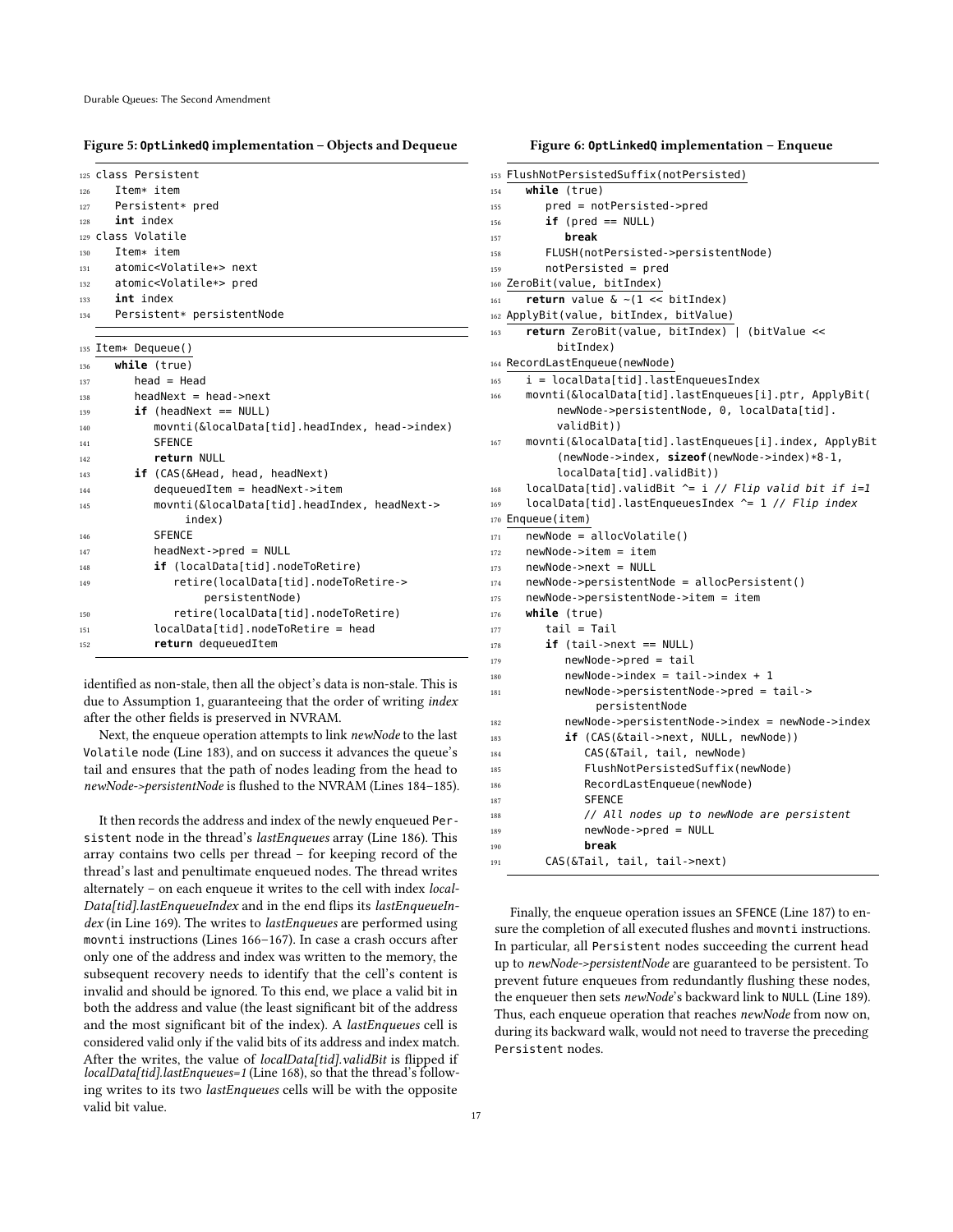Like in the original MSQ, a concurrent enqueue might prevent the enqueue's linking. In this case, the enqueuer tries to assist the obstructing enqueue and advance the tail to point to the node enqueued by that obstructing enqueue (Line [191\)](#page-16-16), before starting a new attempt to enqueue its own item.

# C.2 The Dequeue Operation

The dequeue operation attempts to extract the oldest item, placed in the node subsequent to the dummy node. If the queue is empty when the dequeue operation takes effect, it returns NULL. But before returning, the failing dequeue must ensure that previous dequeues that emptied the queue survive a crash. It does so by copying the head's index to its local head index and persisting it (Lines [140–](#page-16-17)[141\)](#page-16-18). Each thread's local head index variable is placed in the thread's cell in the localData array.

If the queue is not empty, the dequeuer attempts to advance the head by one node (Line [143\)](#page-16-19), and on success – returns the oldest item to the caller. On failure it retries the whole scheme. Before returning, the dequeuer copies the new head's index to its local head index and persists it (Lines [145](#page-16-20)[–146\)](#page-16-21), to comply with durable linearizability, which requires that completed operations be linearized.

A successful dequeue is responsible for reclaiming the dummy node recorded by the previous dequeue executed by the same thread. Before reclaiming, it must ensure that the node is unreachable by future operations. To make it unreachable by backward walks (of enqueue operations that will try to identify a non-persisted suffix), the dequeuer disconnects the backward link from the new dummy head to the previous one (Line [147\)](#page-16-22). It then returns the Persistent and Volatile objects of the previous dummy node to the memory manager (Lines [148](#page-16-23)[–150\)](#page-16-24), and keeps a record of the current dummy node for its future reclamation (Line [151\)](#page-16-25).

#### C.3 Recovery

The recovery procedure of OptLinkedQ resurrects all nodes reachable through backward links from the abstract tail until the node succeeding the dummy head. It then allocates matching Volatile objects and sets their forward links to form the linked list that constitutes the volatile queue. This is implemented as follows.

Let headIndex be the maximal index among the local head indices of all threads. The recovery does not modify these per-thread indices. It sorts all per-thread lastEnqueues's indices that are valid (namely, their valid bit value matches the valid bit value of the associated pointer), bigger than headIndex and have an associated non-NULL pointer from largest to smallest, and gathers them with their matching per-thread last enqueue pointers to a single list of potential tails. The recovery then attempts to start a backward walk from each potential pointer, one after another. For each attempted pointer, if the index in the Persistent object it points to is different from the associated index kept in the appropriate lastEnqueues cell, or if a nonconsecutive index is encountered during the backward walk from it to the Persistent object with index headIndex+1 (each of these cases implies that the index of the inspected Persistent object is stale) – the recovery moves on to try the next potential tail.

All Persistent objects in the designated allocation areas but the ones traversed in the last successful walk are reclaimed (if there was such a walk, otherwise the queue is empty and all Persistent objects are reclaimed). For each reclaimed node with an index bigger than headIndex (there could be at most one such node per thread – for threads that were in the middle of enqueuing when the crash occurred), the recovery zeroes the node's index and flushes it before retiring the node.

In order to construct a linked list of Volatile objects, for each of the recovered Persistent objects, the recovery allocates a Volatile object and sets its Persistent pointer to the associated Persistent object. In addition, the index and item of each Volatile are copied from the associated Persistent. The next pointers of the Volatile objects are set according to the queue's order. The pred field of the last Volatile object is set to NULL. Dummy Volatile and Persistent objects are allocated too. Their index fields are set to headIndex. The Persistent pointer of the dummy Volatile object is pointed at the dummy Persistent object. The next pointer of the dummy Volatile is pointed at the recovered Volatile object with index headIndex+1, or set to NULL if an empty queue is recovered. The queue's head and tail pointers are pointed at the first and last Volatile objects in the linked list respectively.

For all threads that do not contain a valid record of the recovered tail in any of their lastEnqueues cells, these cells are zeroed using movnti instructions. In addition, their *lastEnqueuesIndex* is set to 0, and their validBit is set to 1. For a thread with a valid lastEnqueues cell referring to the recovered tail: Its other cell is zeroed using movnti instructions. In addition, its lastEnqueuesIndex is set to the other cell's index, and the thread's validBit is set appropriately (so that the next write to the cell that refers to the recovered tail will be with a valid bit value opposite of its current one).

Finally, the recovery issues an SFENCE to ensure the completion of all executed flushes and movnti instructions.

# <span id="page-17-0"></span>D LOCK-FREEDOM PROOF

To prove lock-freedom in the presence of crashes, we need to prove that each time a thread executes an operation on the queue, and there are no interrupting crash events since the operation's invocation, some thread completes an operation on the queue within a finite number of steps. Namely, it is sufficient to prove progress for crash-free intervals of execution. For each of the four described queue algorithms, the following holds: within  $n+1$  loop iterations of a given running operation (assuming a crash-free long-enough interval of execution), where  $n$  is the number of threads operating on the queue, some operation succeeds to perform a linearization point.

We complete the argument brought in Section [8.](#page-10-0) We start with noting that an obstructing volatile linearization point of some operation does not cause another operation to branch backwards more than once: a dequeue obstructing another dequeue has advanced the head, so the interrupted dequeue will read a new value from the queue's head in its next iteration, and an enqueue interrupted by another enqueue ensures the tail is advanced before starting a new iteration.

Next, we explain why in case of a dequeue operation,  $n$  iterations are sufficient to guarantee progress. Let the examined running  $op$ be a dequeue. It branches backwards each time another dequeue precedes it with advancing the head. If  $op$  does not complete within